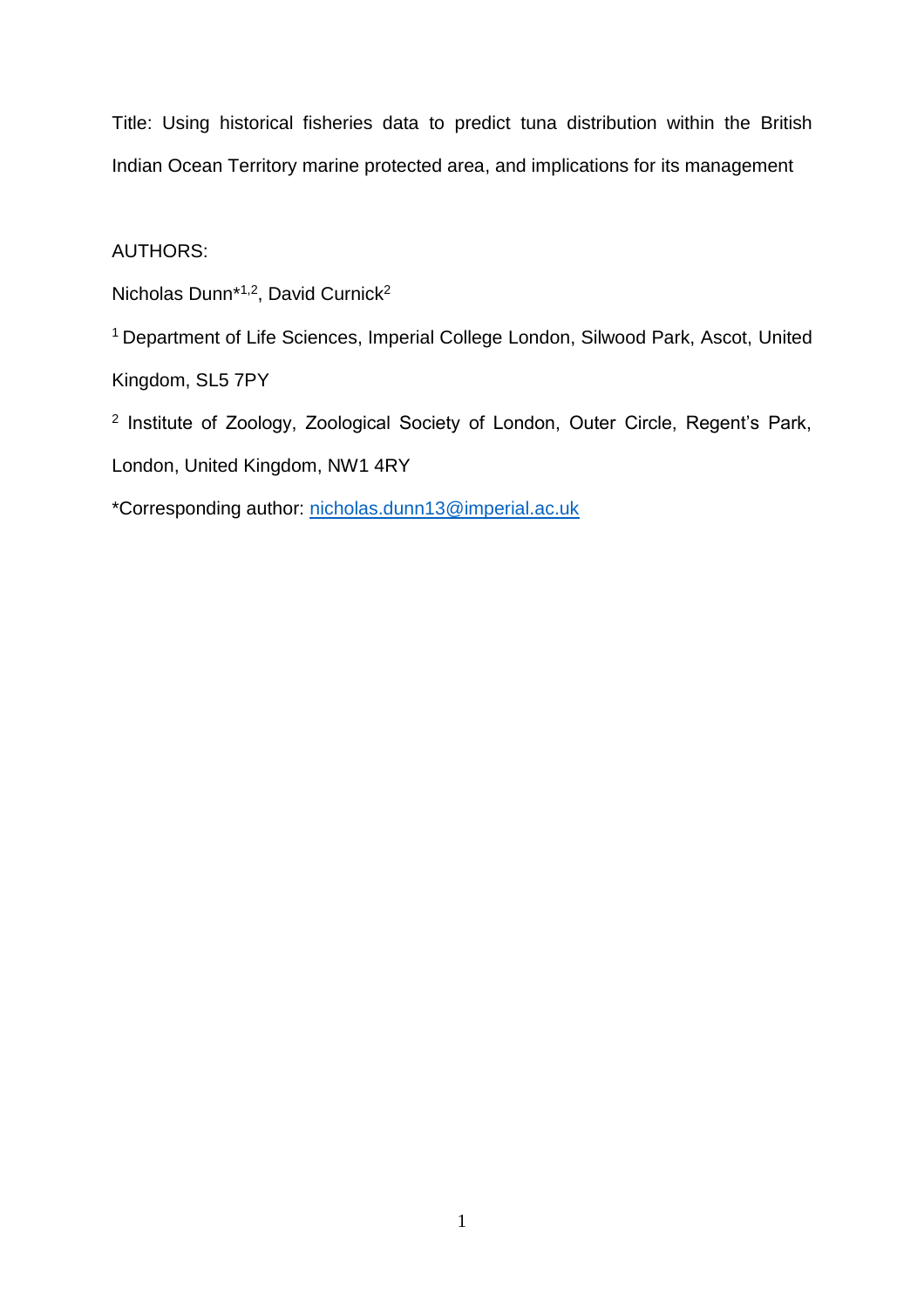#### **ABSTRACT**

- 1. Recently, several large marine protected areas (MPAs) have been established globally and it is hoped that they will aid the recovery of populations of highly-mobile, large pelagic species. Understanding the distribution of these species within MPAs is key to delivering effective management but monitoring can be challenging over such vast areas of open ocean.
- 2. Historical fisheries data, collected prior to reserve establishment, can provide an insight into the past distributions of target species. We investigated the spatial and temporal distribution of yellowfin (*Thunnus albacares*) and skipjack (*Katsuwonus pelamis*) tuna catch using logbook data from the purse seine fishery in British Indian Ocean Territory (BIOT) from 1996 to 2010, before it was established as an MPA in April 2010.
- 3. Generalized additive models (GAMs) were used to predict tuna presence and relative abundance from fishing records in relation to temporal and environmental variables. Significant variables included sea salinity, temperature and water velocity.
- 4. Predictions from the models identified a distinct hotspot for large yellowfin tuna within the MPA, and areas of high predicted relative abundance of skipjack tuna. We recommend that these areas are used as focal points from which populations can be monitored and investigations into tuna residency time can occur, so that the effectiveness of the MPA in conserving highlymobile pelagic fish can be determined.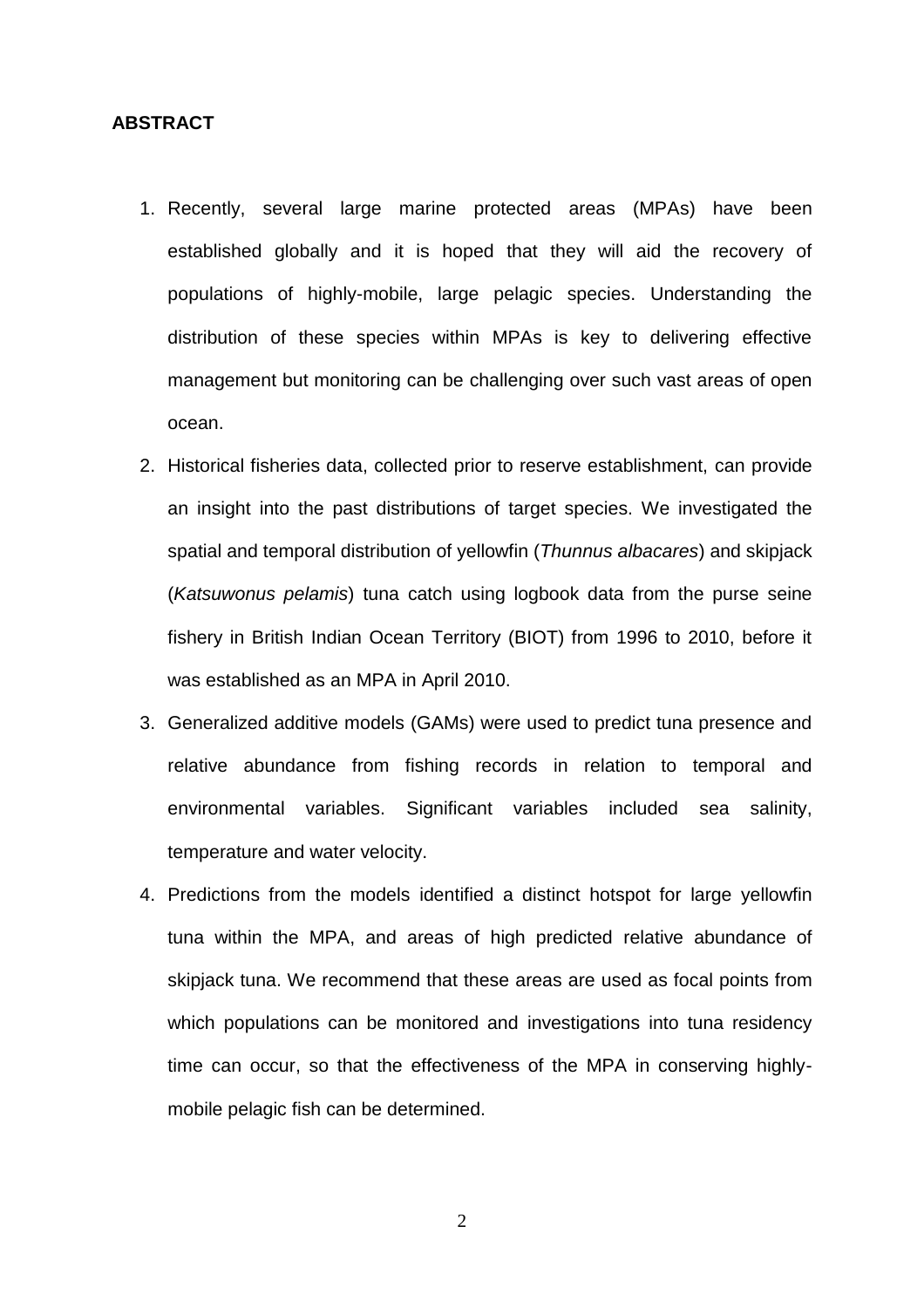**Keywords:** Marine Reserve, fish, ocean, habitat mapping

#### 1. **INTRODUCTION**

Since the Convention on Biological Diversity set Aichi Biodiversity Target 11, which included the aim to protect 10% of coastal and marine areas by 2020, the number of marine protected areas (MPAs) has increased worldwide. In the last decade, this trend has continued with the establishment of several large-scale MPAs, >240,000km<sup>2</sup>(Toonen et al., 2013), to protect marine ecosystems (Leenhardt, Cazalet, Salvat, Claudet, & Feral, 2013; Lubchenco & Grorud-Colvert, 2015). These large-scale MPAs offer protection to marine biodiversity by encompassing a range of habitats (Wilhelm et al., 2014) and potentially safeguarding fauna throughout multiple life stages (Sale et al., 2005).

If designed appropriately, MPAs can provide substantial benefits to biodiversity (Edgar et al., 2014) and no-take marine reserves are considered most effective for protecting marine ecosystems (Lester & Halpern, 2008). The benefits of MPAs have been shown in recent studies (Boerder, Bryndum-Buchholz, & Worm, 2017; White et al., 2017). However, the efficacy of MPAs to protect highly-mobile, large pelagic species is still subject to debate, particularly as they often cover only a portion of the entire range of these species (Breen, Posen, & Righton, 2015; Game et al., 2009). Despite this, a recent study considering the evolution of movement rates showed in simulations that MPAs can be highly effective for the conservation of pelagic fish if decreased movement rates evolve as a result of protection within the protected area boundaries (Mee, Otto, & Pauly, 2017).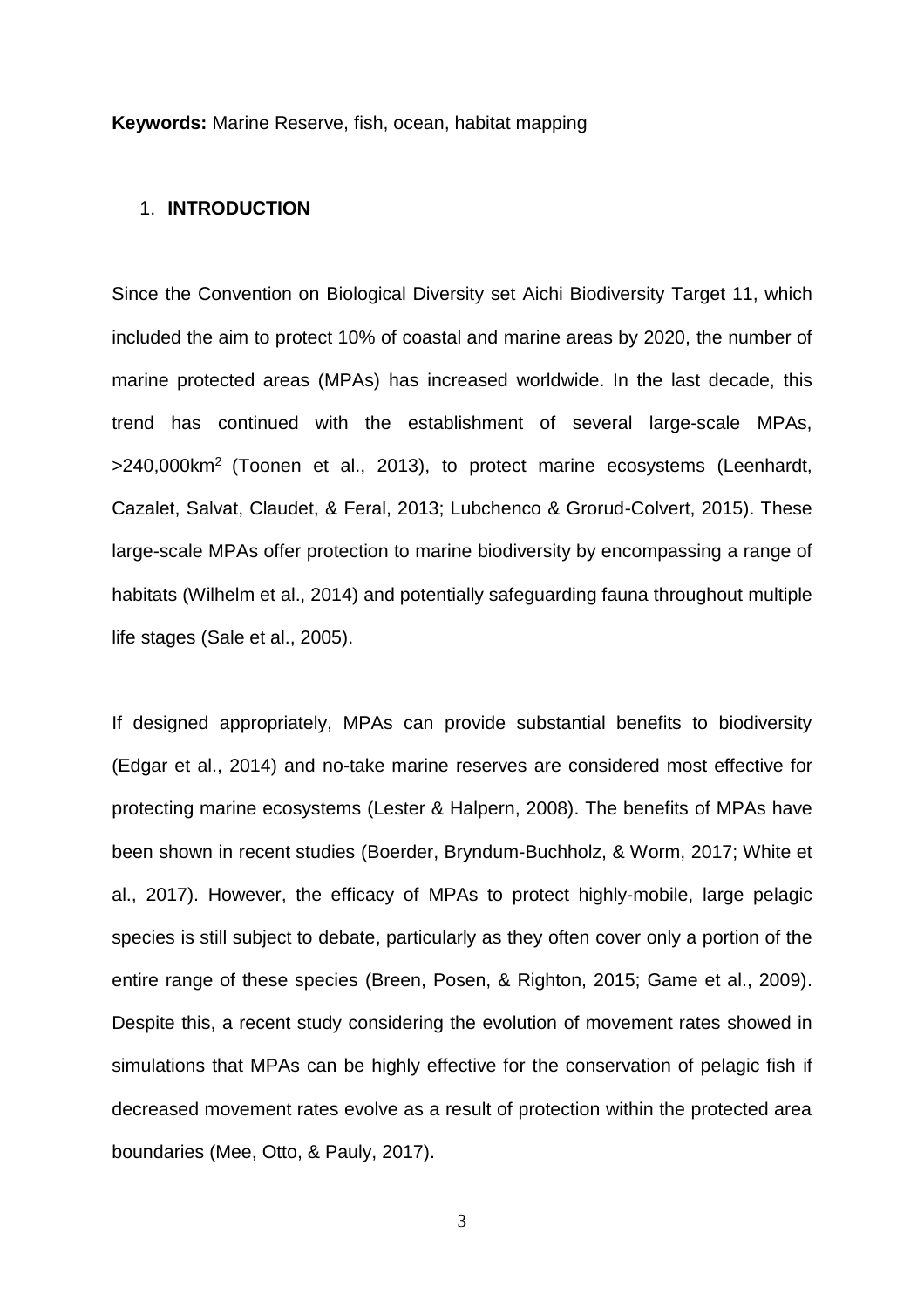One of the major threats to MPAs is illegal fishing within the boundaries of the protected area (Lubchenco & Grorud-Colvert, 2015). This can become a serious issue in large-scale MPAs where there is insufficient enforcement capacity to cover the vast expanse of ocean, resulting in some areas being left exposed for long periods of time. We must understand the ecology and distribution of vulnerable species within MPAs so that the area can be effectively managed and regulations suitably enforced. Whilst monitoring techniques, including satellite and acoustic tagging (Gunn & Block, 2001; Hammerschlag, Gallagher, & Lazarre, 2011), and Baited Remote Underwater Video systems (BRUVs) (Bouchet & Meeuwig, 2015; Santana-Garcon et al., 2014), are improving, knowledge of the ecology and status of many large pelagic species within MPAs is limited. Where areas previously used for commercial fishing have been established as no-take marine reserves, the past fisheries data can theoretically provide information on the distribution and potentially the ecology of target species.

One such area with this potential is the British Indian Ocean Territory (BIOT), surrounding the Chagos Archipelago in the centre of the Indian Ocean (Figure 1). The waters within the 200 nautical mile (Nmi) Exclusive Economic Zone (EEZ) of BIOT were established as an MPA in 2010 and given full protection as a no-take marine reserve to conserve its biodiversity (Sheppard et al., 2012). Prior to reserve establishment, the British government granted licences for both longline and purse seine fishing of tuna within the EEZ of BIOT, but not within 12Nmi of the central atolls (Dunne, Polunin, Sand, & Johnson, 2014). At 640,000km<sup>2</sup> , the BIOT MPA is one of the largest in the world and whilst it was not established specifically for the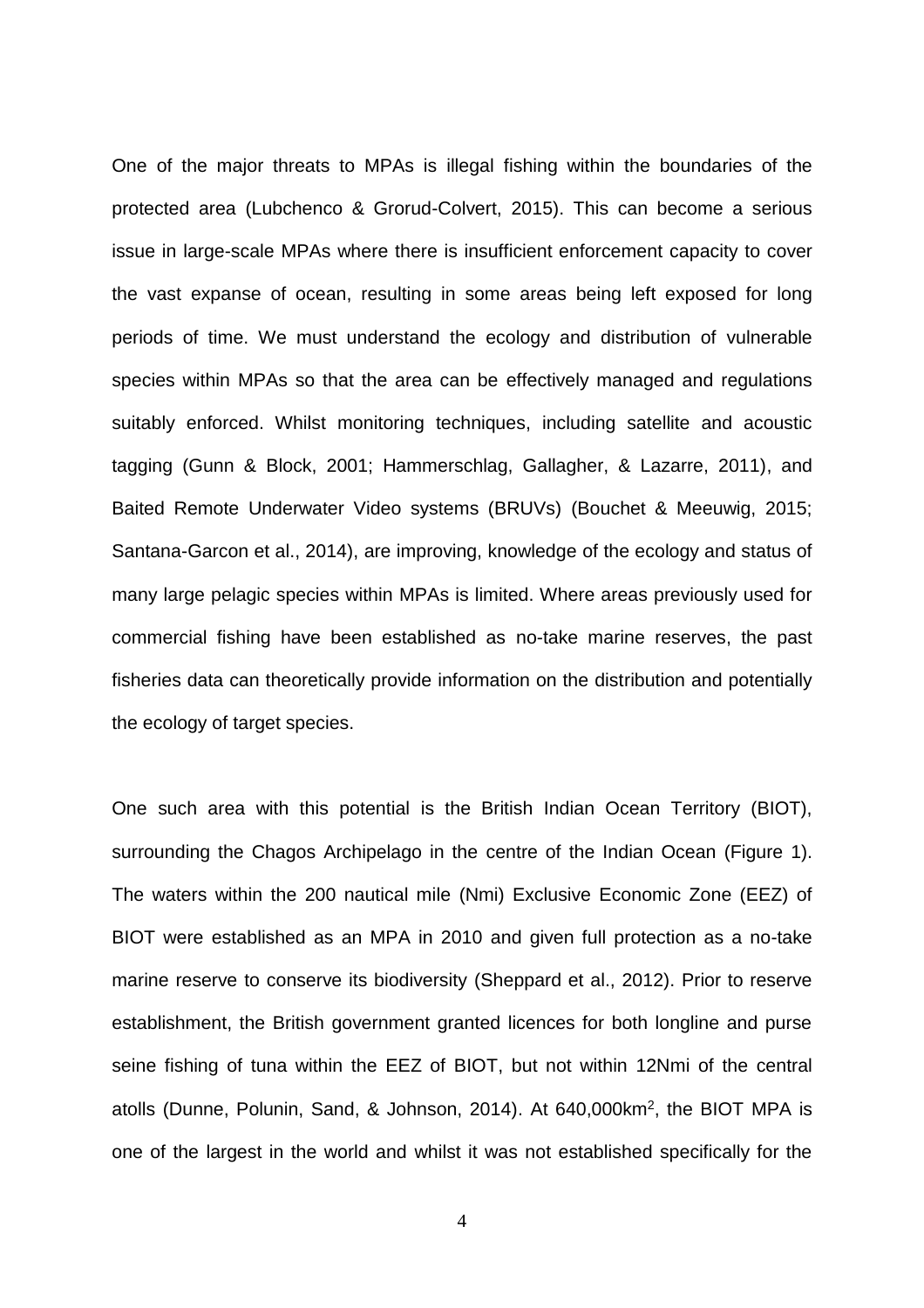protection of tuna and other pelagic species, its size and remote location makes it ideal for assessing the role of large marine reserves for highly-mobile pelagic species.

Purse seine fishing is surface-level and schools caught are either free-swimming or associated with floating objects (Castro, Santiago, & Santana-Ortega, 2002; Dagorn & Fréon, 1999; Fréon & Dagorn, 2000), which can either be natural flotsam or manmade fish aggregating devices (FADs). The Indian Ocean accounts for 19% of the total tuna catches worldwide (ISSF, 2017) and has three principal target tuna species, yellowfin (*Thunnus albacares*), skipjack (*Katsuwonus pelamis*) and bigeye (*Thunnus obesus*). Whilst yellowfin stocks are considered *overfished and subject to overfishing* in the Indian Ocean, skipjack and bigeye stocks remain within biologically sustainable levels (FAO, 2016; IOTC, 2017). The purse seining of free-schools in the Indian Ocean targets large, mature yellowfin, whereas fishing on FADs allows fishers to target skipjack and often results in in incidental catch of juvenile yellowfin and bigeye tuna (Fonteneau, Chassot, & Bodin, 2013; Fonteneau, Pallarés, & Pianet, 2000; Maufroy et al., 2016). It has been suggested that unanchored, drifting FADs could represent ecological traps for tuna as a result of fish remaining associated with them as they drift out of productive habitats (Hallier & Gaertner, 2008; Marsac, Fonteneau, & Ménard, 2000).

Whilst the BIOT fishery was open, the purse seine fishing season ran between November and February, with most catches taken between December and January (Mees, Clarke, & Wilson, 2009). Overall, purse seine fishing in BIOT contributed just 2.73% of the total purse seine catch of tuna in the Indian Ocean between 1993 and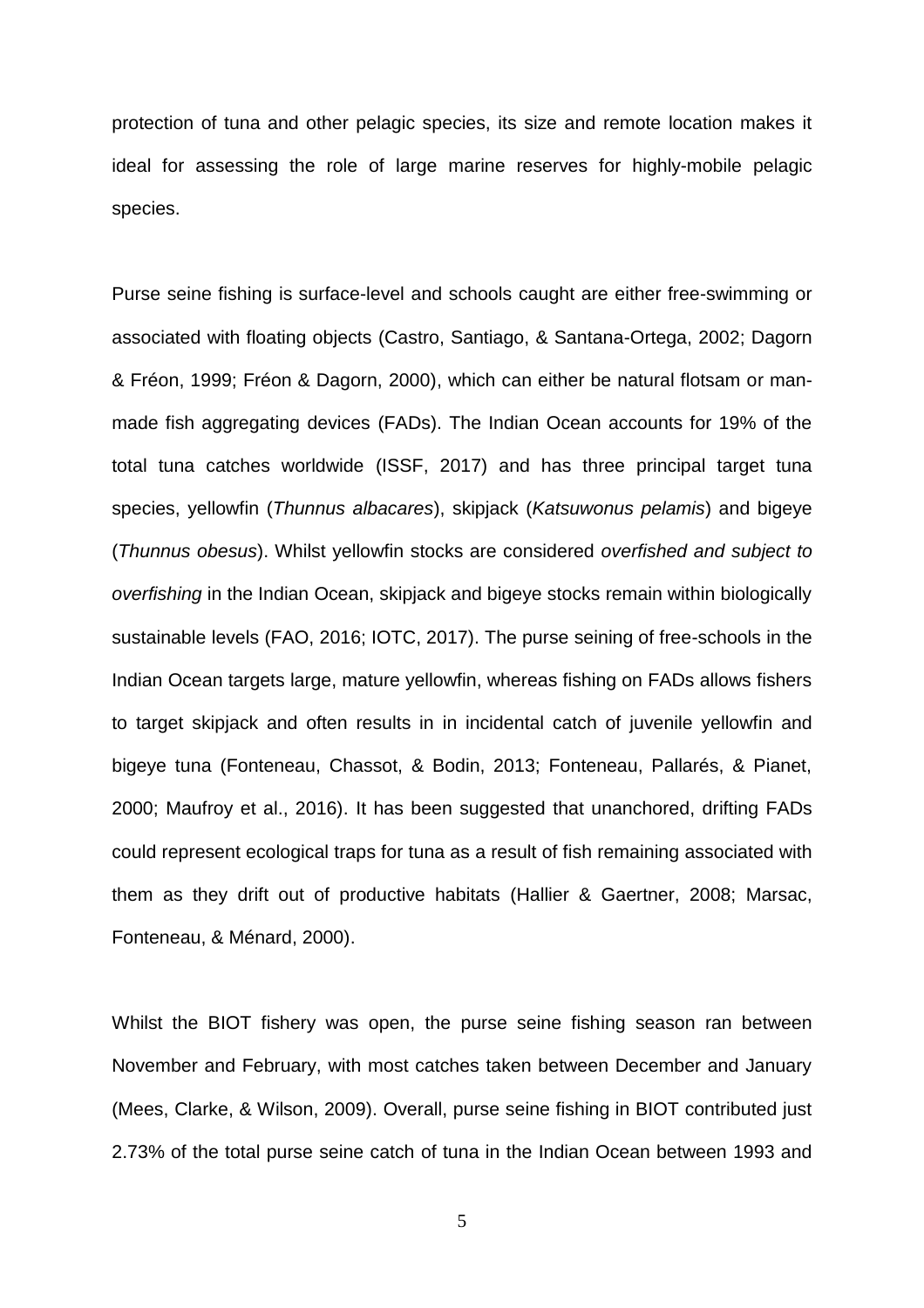2008 (Dunne et al., 2014). During the creation of the BIOT MPA, it was suggested that the area was potentially large enough to support the recovery of populations of large, highly-mobile pelagic species, including tunas and sharks (Koldewey, Curnick, Harding, Harrison, & Gollock, 2010; Sheppard et al., 2012). However, some studies suggested that, due to its status as neither a significant tuna fishery nor a potential spawning ground, the BIOT MPA would be ineffective at reducing the impacts of the Indian Ocean tropical tuna fisheries (Kaplan et al., 2014) and models suggested that the closure would have a minor impact on the skipjack tuna population within the Indian Ocean because of the migratory nature of these fish (Dueri & Maury, 2013).

Previous studies have demonstrated that the distribution of yellowfin tuna can be influenced by a wide range of environmental variables, including sea surface temperature, chlorophyll-*a* concentration, sea surface height anomalies and oxygen concentration (e.g. Arrizabalaga et al., 2015; Brill & Lutcavage, 2001; Lopez et al., 2017; Maury, Gascuel, Marsac, Fonteneau, & Rosa, 2001; Potier, Bach, Ménard, & Marsac, 2014; Romena, 2001; Song, Zhang, Xu, Jiang, & Wang, 2008; Zagaglia, Lorenzzetti, & Stech, 2004). The distribution of skipjack tuna can also be impacted by sea surface temperature, chlorophyll-*a* concentration and surface height anomalies (e.g. Arrizabalaga et al., 2015; Lopez et al., 2017; Mugo, Saitoh, Nihira, & Kuroyama, 2010; Potier et al., 2014). However, current knowledge of the catch, distribution and movement of yellowfin tuna within BIOT is limited to a few studies (Carlisle et al., 2019; Davies, Mees, & Milner-Gulland, 2014; Mees et al., 2009) and there is very little known about skipjack tuna in the territory. In this study, we begin to address this knowledge gap by using logbook data from the purse seine fishing fleet in BIOT between 1996-2010, combined with remotely-sensed environmental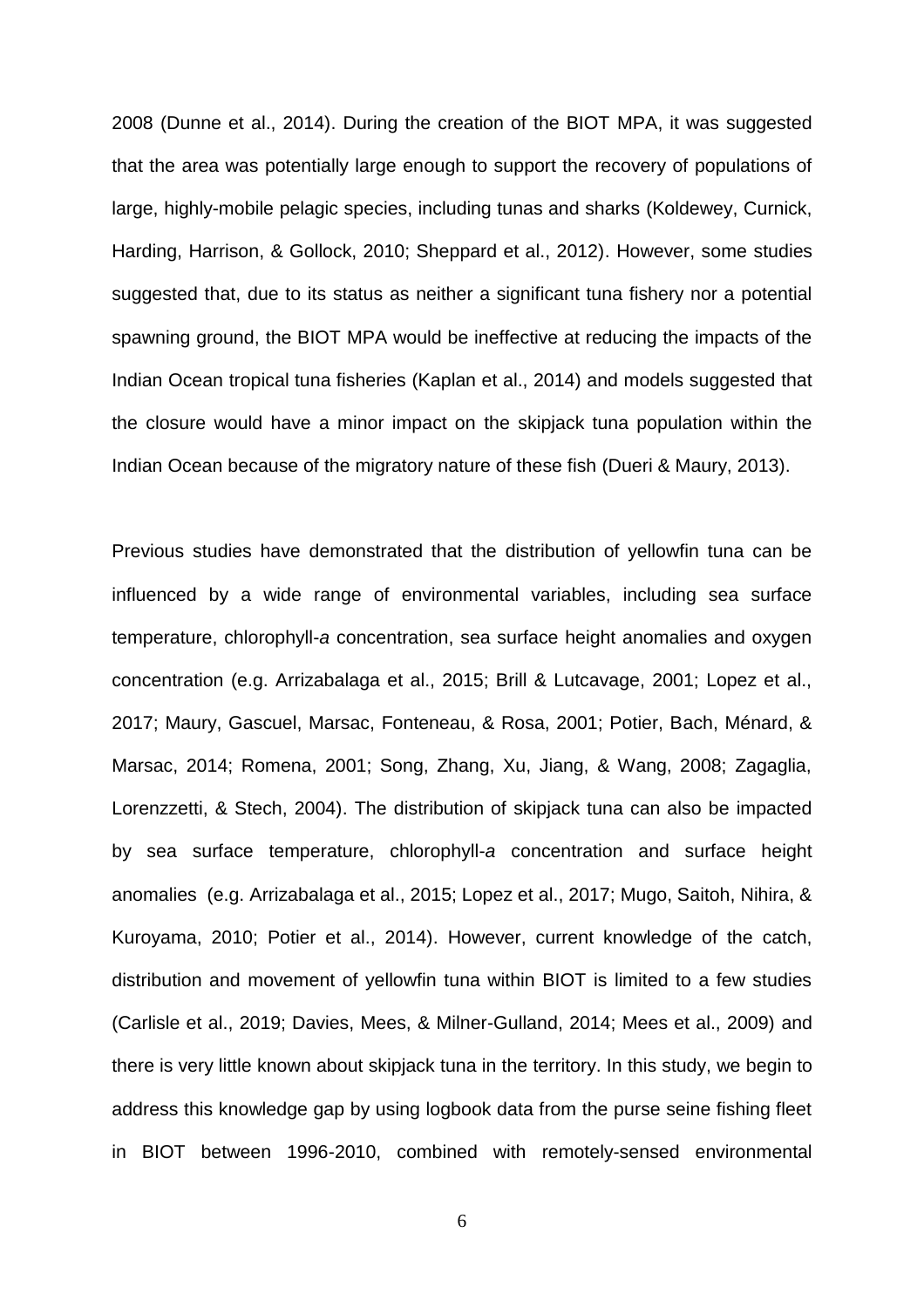variables, to investigate the past distributions of yellowfin and skipjack tuna in the area.

# 2. **MATERIAL AND METHODS**

#### 2.1 Study area

Within the waters of BIOT, the Chagos Archipelago consists of five islanded atolls and several more submerged atolls, including the Great Chagos Bank (Sheppard et al., 2012). Bounds of 64-78 $^{\circ}$ E and 1-12 $^{\circ}$ S were set for the study area to encompass BIOT and its surrounding waters as some fishing sets were recorded just outside of the 200Nmi EEZ.

#### 2.2 Logbook data

Fisheries data from purse seine logbooks from BIOT waters were provided by the Marine Resources Assessment Group (MRAG) from 1996 to 2010. As BIOT does not contain a commercial port no port sampling occurred, and the data represents raw logbook submitted by the vessels. For each fishing set, there was information on the date and location, the catch of each species to the nearest tonne, and the fishing vessel that took the catch. Yellowfin were reported as either large (>10kg) or small (<10kg) individuals. In addition, there was information on whether the school caught was associated with a FAD, if it was a free-school, or if it was associated with birds and mammals.

Records outside of the main fishing season ( $n = 43$ ) and records with zero overall catch ( $n = 627$ ), which were assumed to have either been unsuccessful skunk sets or a recording error, were also removed from the dataset prior to analysis (Maunder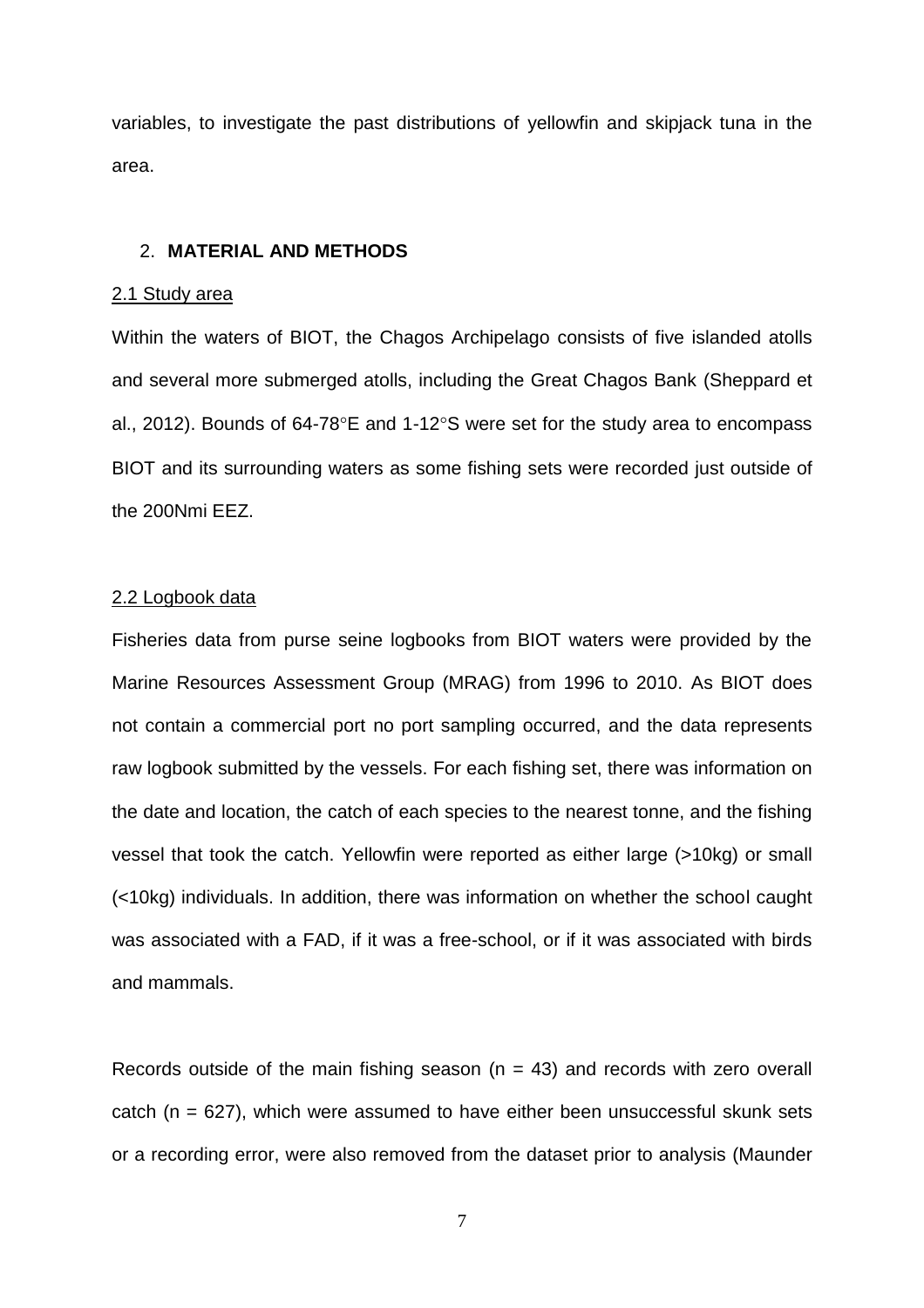& Punt, 2004). Although most catches were reported to the nearest tonne, there were 11 cases of non-integer values, these were rounded to their nearest integer value for compatibility. Months were numerically reclassified to better represent the fishing season with November as month one and January as month four of the season. This allowed month to be used as continuous variable in the generalized additive models. The fishing seasons were also numbered from 1 (1996/97) to 14 (2009/10) and used as a continuous variable in the models. All analyses were performed in R-studio (R Development Core Team, 2016) and a significance level  $(\alpha)$  of 0.05 was set for the modelling.

# 2.3 Environmental data

Depth data, in metres (m), for the area encompassing BIOT were obtained from 30 arc-second bathymetry estimates provided by Satellite Geodesy (Becker et al., 2009) and the slope of change in bathymetry in each cell (Slope, %) was calculated using raster analysis in QGIS (QGIS, 2015).

For each month with recorded fishing sets ( $n = 42$ ), average sea surface salinity (SOS, PSU) was obtained from the Global SOS/SSD-L4 Reprocessed dataset from the Copernicus Marine Environment Monitoring System (CMEMS) website (http://marine.copernicus.eu/; Nardelli 2012, Nardelli et al. 2016, Droghei et al. 2016). As the purse seine fishery is surface-level, monthly average sea temperature at depths of 0m (SST,  $\degree$ C) and 50m (TO.50,  $\degree$ C), salinity at 50m (SO.50, PSU), geopotential sea height (ZO, m), northward water velocity (VGO, ms<sup>-1</sup>) and eastward water velocity (UGO, ms<sup>-1</sup>) were downloaded from the Global ARMOR3D L4 Reprocessed dataset on the CMEMS database (Guinehut, Dhomps, Larnicol, & Le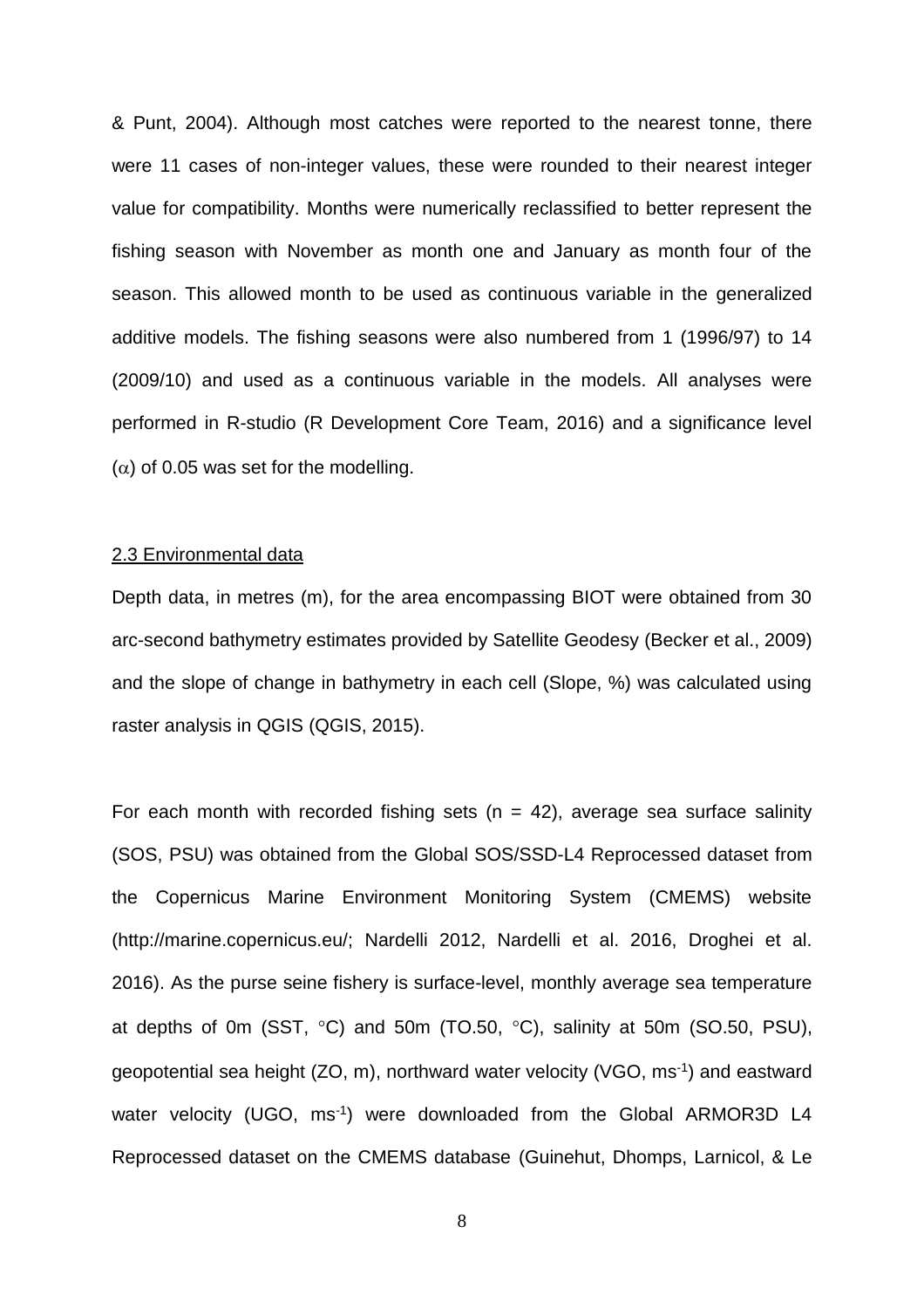Traon, 2012; Guinehut, Le Traon, Larnicol, & Philipps, 2004; Mulet, Rio, Mignot, Guinehut, & Morrow, 2012). Data were downloaded at  $0.25^\circ$  spatial resolution. The corresponding environmental variables for each fishing set were then retrieved based on date and location, one event with unrealistic bathymetry (-26m) was removed from the data. The final dataset contained 2082 fishing records.

A Spearman's correlation matrix was created between the environmental variables. When one variable correlated > 0.70 or < -0.7 with another, one of the covariates was removed from the dataset to avoid correlation within the models (Dormann et al., 2013). Based on this sea height was removed from the analysis due to its correlation with temperature at 50m which was regarded as a more informative variable for tuna habitat preference.

#### 2.4 Modelling

Generalized additive models (GAMs), in the R-package '*mgcv*' (Wood, 2006), which allow for non-parametric and non-linear relationships to be modelled, were used to model the presence/absence and then catch abundance of skipjack, large yellowfin tuna and small yellowfin tuna. Delta GAMs were run, whereby data were first analysed for the presence or absence of each group, using a binomial error distribution with a logistic link function, followed by investigation into the abundance in tonnes of each group per successful fishing set, for which the positive-catch data were log-transformed and modelled using a Gaussian error distribution with the identity link function. The linear predictor comprised of thin plate regression smooths of the fishing season, reclassified month and each environmental variable. To limit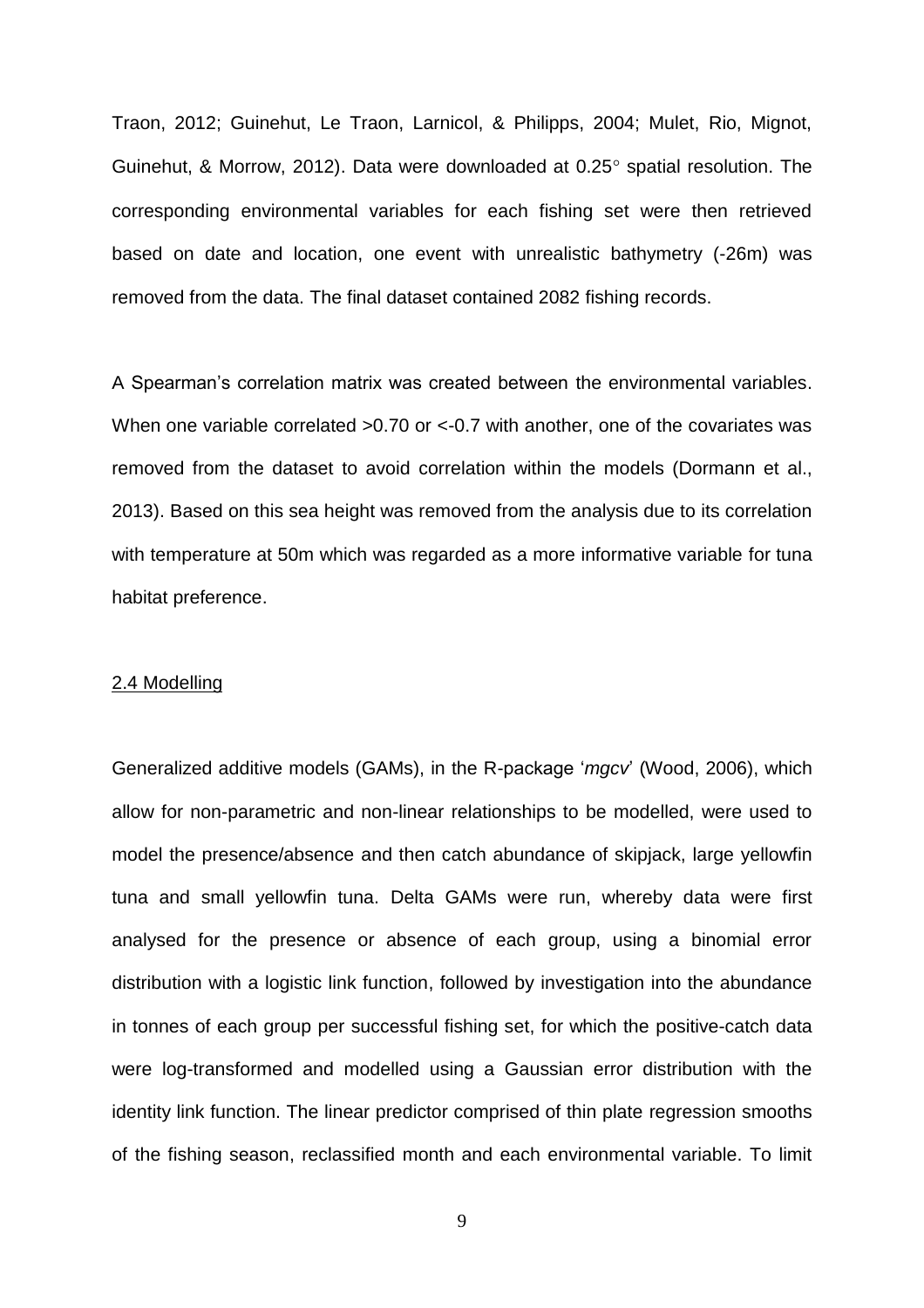the maximum degrees of freedom used and avoid overfitting, the basis dimension, k, was fixed at four for each thin plate smoother following Lopez et al. (2017). To account for spatial autocorrelation in the data, a tensor product-based smoothed function of the interaction between longitude and latitude was included in the models, the basis dimension for this smooth was set at 10 to allow the impact of longitude and latitude to be appropriately captured. The use of the penalized thin plate regression spline allows terms in the model to be reduced to zero (Wood 2006), therefore, any terms that were not impacting the model were shrunk to zero in the model itself and for this reason no subsequent model selection was performed.

### 2.5 Spatial predictions

For each month in which a fishing event took place, the raster files for each environmental variable were resampled using bilinear interpolation to match the spatial resolution of the bathymetry layer. Data points shallower than 250m were removed from the prediction dataset as these represent areas around the atolls within which fishing was not allowed. Predictions from the GAMs were then made for each tuna group for each month using each environmental variable value in each cell. The monthly predictions were averaged to produce the predicted probability of presence and abundance of each group over the whole time series. Following Grüss, Drexler, & Ainsworth, maps of the overall delta-GAMs, showing the relative abundance for each group, were produced by multiplying the probability of presence by the abundance value in each raster cell (Grüss, Drexler, & Ainsworth, 2014).

## 3. **RESULTS**

#### 3.1 Logbook data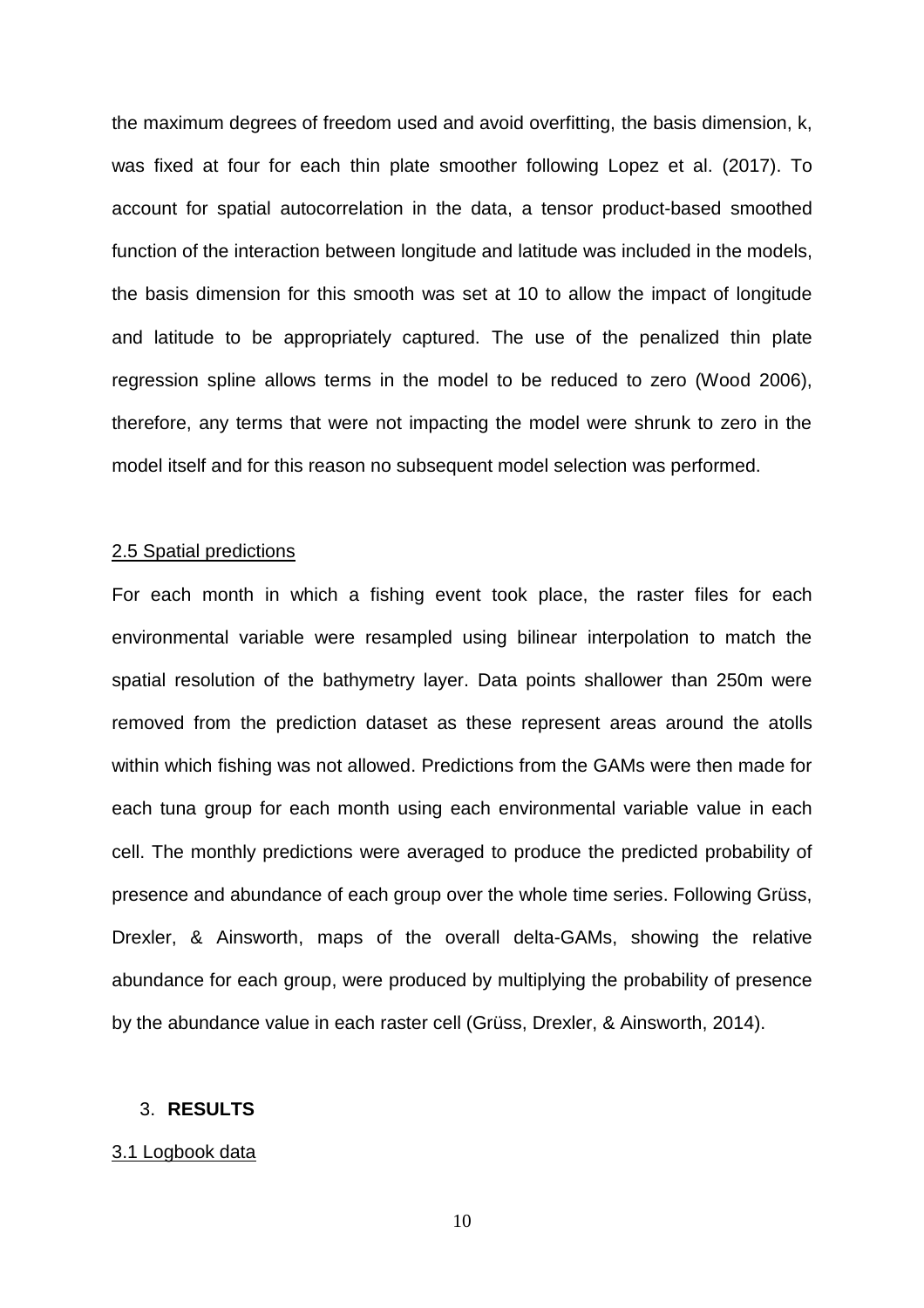Between 1996 and 2010, the number of fishing events was highly variable, with almost twice the number of events reported in the 1996/97 season ( $n = 747$ ) than any other (Figure S1). Fishing effort was most concentrated to the north-east and north-west of the atolls (Figure 2 & S2) and most sets were taken in December ( $n =$ 1080), followed by January ( $n = 720$ ). Many fewer fishing events occurred in February (n = 147) and November (n = 135) (Figure S3). Large yellowfin tuna were caught in 60.4% (n = 1257) of sets, skipjack tuna were caught in 44.6% (n = 928), and small yellowfin tuna were caught in  $19.4\%$  (n = 403) of sets.

When only considering the catch of each group, there were no clear trends in catch per season (Figure S4). The average catches of large yellowfin, skipjack and small yellowfin tuna per set were 23 tonnes (t), 20.6t and 9.5t respectively.

# 3.2 Generalized additive models

The binomial model for the presence and absence of skipjack tuna in purse seine sets was significantly impacted by seven variables (Table 1). The model explains 24.6% of the deviance with an adjusted- $r^2$  of 0.28. The interaction between longitude and latitude has a significant impact on the model, with highest presence in sets taken to the south of the atolls (Figure S5). Presence of the species in sets was least likely during the 2004/05 and 2005/06 seasons and skipjack were most likely to be present in sets taken in November. Presence was highest when associated with faster water velocity in a westward direction and decreased with increasing eastward water velocity (Figure 3).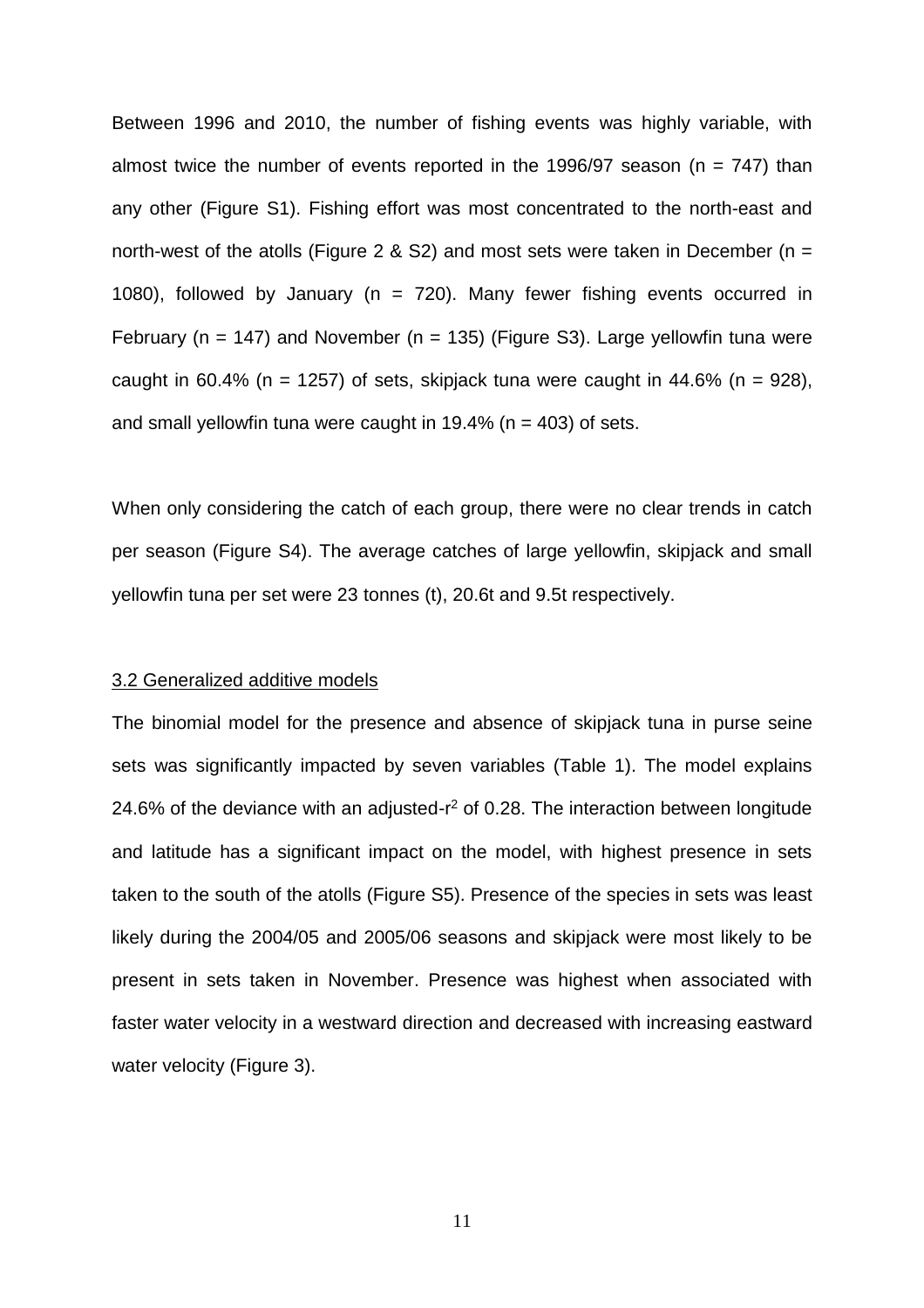The lognormal model for the abundance of skipjack tuna in successful sets explains 7.22% of the deviance and has an adjusted-r<sup>2</sup> of 0.060, seven variables were significant in the model (Table 2). Abundance was highest in the 2000/01 season and increased with each month of the fishing season. Abundance decreased with shallower depths and as the slope of change in bathymetry increased. Abundance was lowest at surface salinity levels below 34.8 PSU and decreased as water velocity increased in the northward and eastward directions (Figure 4).

The binomial model for the presence/absence of large yellowfin tuna in fishing sets was significantly associated with five variables (Table 1), the model explains 20.9% of the deviance, with an adjusted-r<sup>2</sup> of 0.235. Longitude and latitude had the greatest impact on the model to the northeast of the atolls (Figure S5), large yellowfin tuna presence was highest between the 2003/04 season until 2005/06, and presence was lowest in November. Salinity below 34.8 PSU, both at the surface and at 50m, was associated with lower presence, whilst presence increased with increasing water velocity in the eastward direction and water temperature at 50m (Figure 3).

The lognormal model explains 12.7% of the deviance for the abundance of large yellowfin tuna in successful sets, with an adjusted- $R<sup>2</sup>$  of 0.104 and six significant environmental variables (Table 2). Abundance was lowest in the 2000/01 season and highest in 2007/08, abundance was also highest in sets taken in January. Water velocity impacts the model with lowest abundance associated with faster water velocity to the south, and west. Abundance also decreased with increasing water temperature at 50m (Figure 4).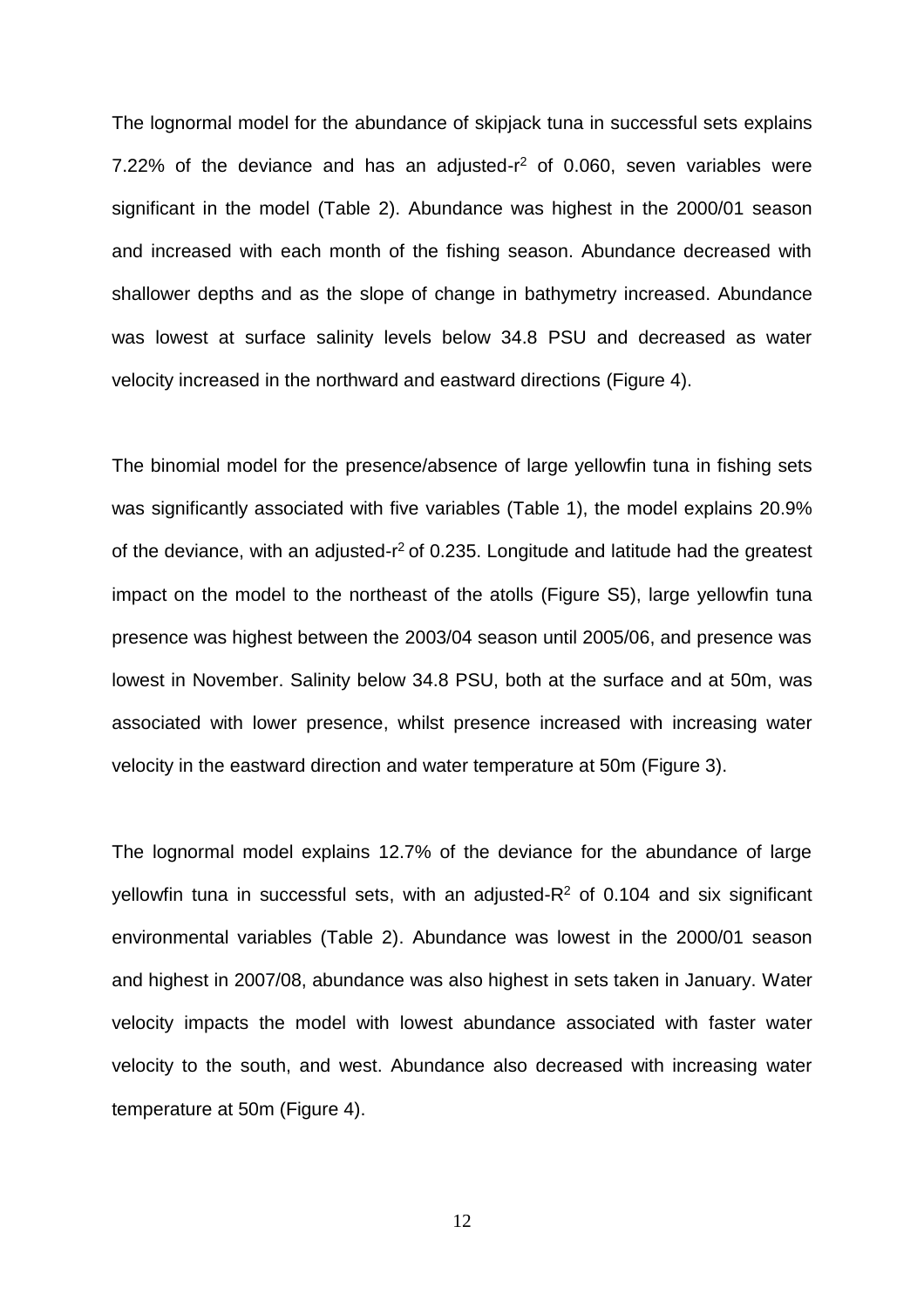The binomial model to explain the presence/absence of small yellowfin tuna explains 11.9% of the deviance and has an adjusted-r <sup>2</sup> of 0.108, with six significant variables (Table 1). The presence of small yellowfin tuna was lowest in sets taken in the southeast of the area. The presence of small yellowfin in fishing sets increased each season, but decreased over the course of each season. Presence decreased as water velocity increased in the eastward direction, was highest at salinity levels at 50m below 35 PSU and peaked around temperatures at 50m of  $23^{\circ}$ C (Figure 3).

Small yellowfin abundance in successful sets is associated with four significant variables, the lognormal model explains 11.7% of the deviance with an adjusted-R<sup>2</sup> of 0.089 (Table 2). Abundance peaked in the 2005/06 season and around 34.8 PSU of surface salinity. Abundance decreased with faster water velocity to the north and with salinity at 50m below 35 PSU (Figure 4).

## 3.3 Spatial predictions

Skipjack tuna have areas of high predicted probability of presence in the south, northeast and northwest of the MPA, the lowest probability of presence is predicted around the northern atolls (Figure 5a). There is an area of very high predicted probability of presence for large yellowfin tuna to the east of the northern atolls, predicted probability of presence is also relatively high to the west of the central atolls, and in the southeast and northwest of the MPA (Figure 5b). The predicted probability of presence for small yellowfin tuna is generally low within the MPA, but is highest for the group to the south of the atolls and in the east of the MPA (Figure 5c). Due to their mathematical relationship, the overall abundance estimates from the combined delta-GAM predictions are closely related to the probability of presence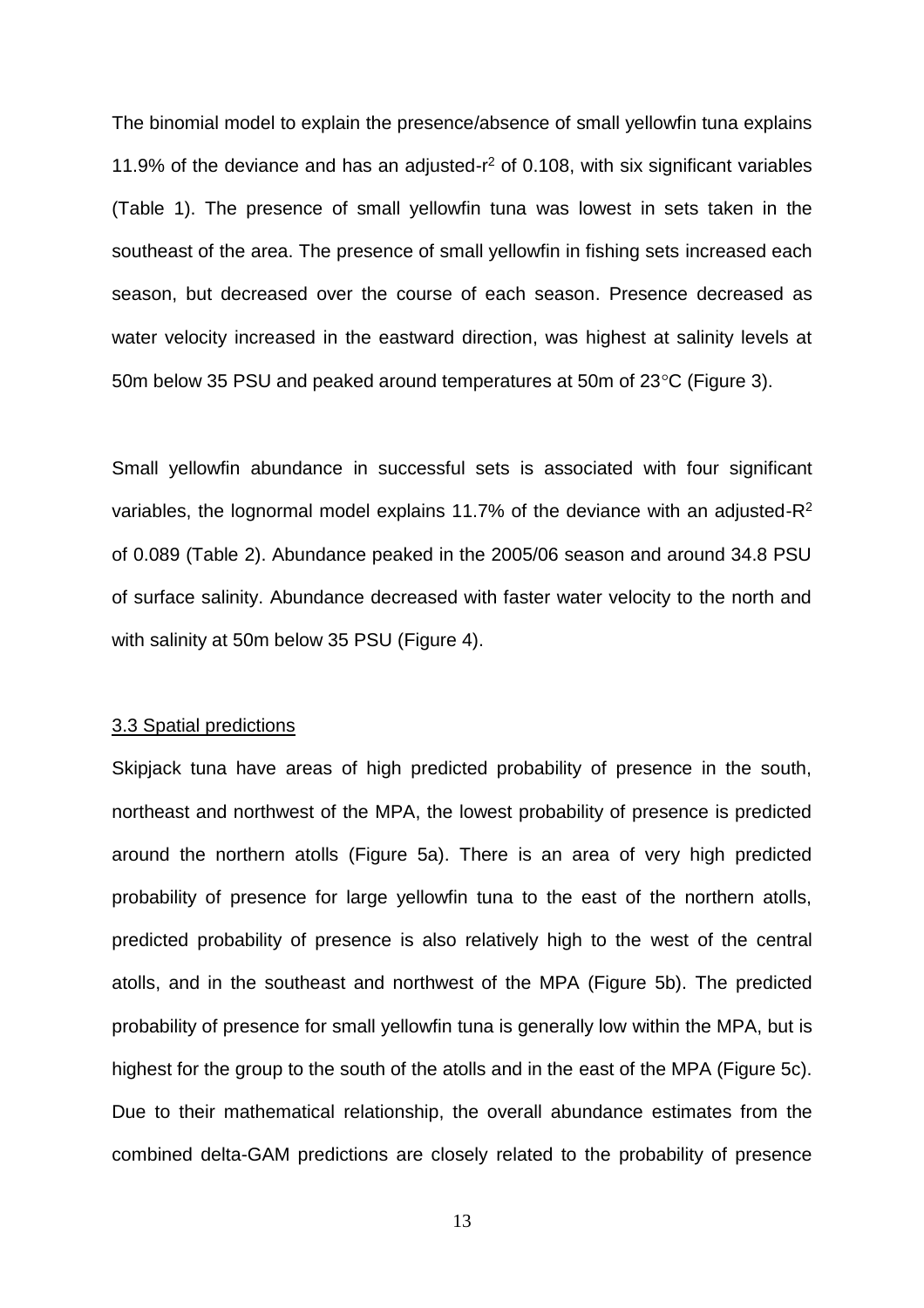predictions and show that predicted relative abundance of skipjack tuna is lowest around the atolls and highest in the south of the MPA (Figure 6a). There are hotspots of high predicted relative abundance for large yellowfin tuna to the northeast of the atolls and on the southeast boundary of the MPA (Figure 6b), and predicted relative abundance of small yellowfin tuna is low, with highest values among the southern atolls and on the central-eastern boundary of the MPA (Figure 6c).

## 4. **DISCUSSION**

This study investigated the spatial and temporal trends of yellowfin and skipjack tuna in the British Indian Ocean Territory, using data from the purse seine fishery between 1996 and 2010. Although fisheries data are inherently biased by only providing data from areas that were visited by the fishing fleet (Walters, 2003), it is often the only source of information for the monitoring of pelagic systems (Maunder & Punt, 2004). Fishing effort is not, however, a random sample of the environment, and is often a strong indicator of abundance and species composition (Kaplan et al., 2014). The monitoring of species within protected areas is a key part of conservation (Nichols & Williams, 2006) and is particularly challenging in marine habitats (Lammers, Brainard, Au, Mooney, & Wong, 2008; Wilhelm et al., 2014). Results from this study, which improve our understanding the distributions of highly-mobile tuna species in BIOT, may help to guide more effective and efficient management in the MPA. It is important to consider that data used in this study is only representative of the purse seine fishing season between November and February and that the spatial and temporal distributions of skipjack and yellowfin tuna will also be influenced by large scale climatic variation that spans longer than the relatively short time series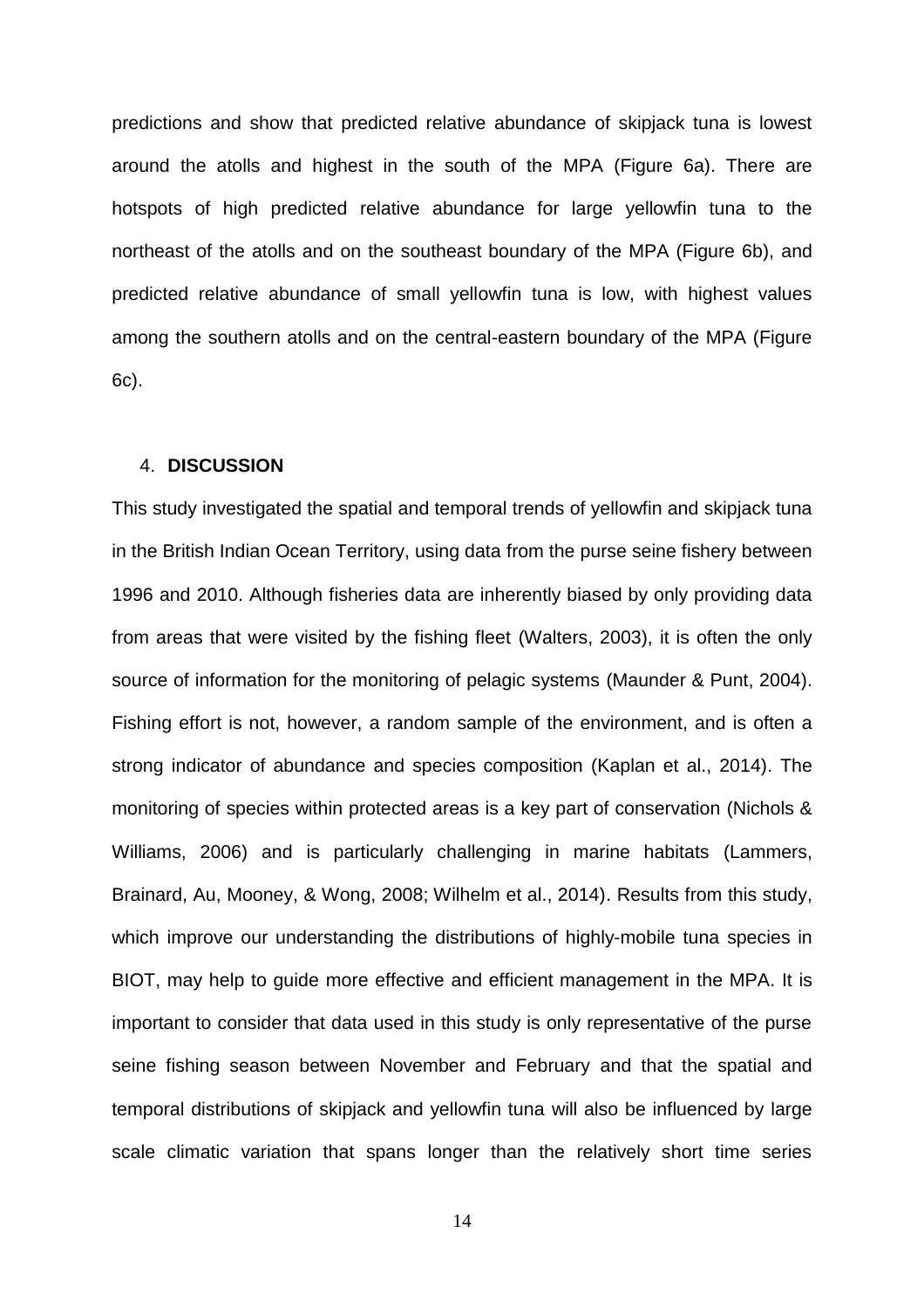analysed in this study. However, the significant environmental variables identified here may guide studies that aim to determine the impact of climate change on tuna in the MPA and areas of high predicted relative abundance can be used for research into the residency of tuna within the MPA.

During the creation of the BIOT MPA, it was suggested that the islands of the archipelago would play a role in creating an 'island mass effect' where habitat heterogeneity results in increased oceanic productivity, and that geographic features present in the BIOT MPA would act as natural aggregation points for tuna and other highly-mobile pelagic species (Koldewey et al., 2010). The central hotspot for large yellowfin tuna presented in this study may represent one such aggregation point due to its proximity to the atolls. Previous studies have suggested that the reserve is not an area of significance for large, mature yellowfin tuna within the Indian Ocean (Kaplan et al., 2014), however, with yellowfin tuna stocks in the Indian Ocean considered *overfished and subject to overfishing* (IOTC, 2017), it is essential that the conservation potential of the BIOT MPA for yellowfin tuna is determined. The ecological effects of large pelagic MPAs are still to be comprehensively reviewed, and theoretical models predicting the decrease of movement rates within MPAs (Mee et al., 2017) are yet to be validated. If individuals do not remain in the BIOT MPA for long periods of time, and the MPA does not protect a large proportion of the tuna population, then overall stocks are unlikely to increase in biomass. Calls have been made for specific movement studies to be performed in the MPA to determine the residency of pelagic species (Kaplan et al., 2014), and tagging studies have been able to provide this information for tuna in Hawaii (Adam, Sibert, Itano, & Holland, 2003; Itano & Holland, 2000). Sibert and Hampton showed that both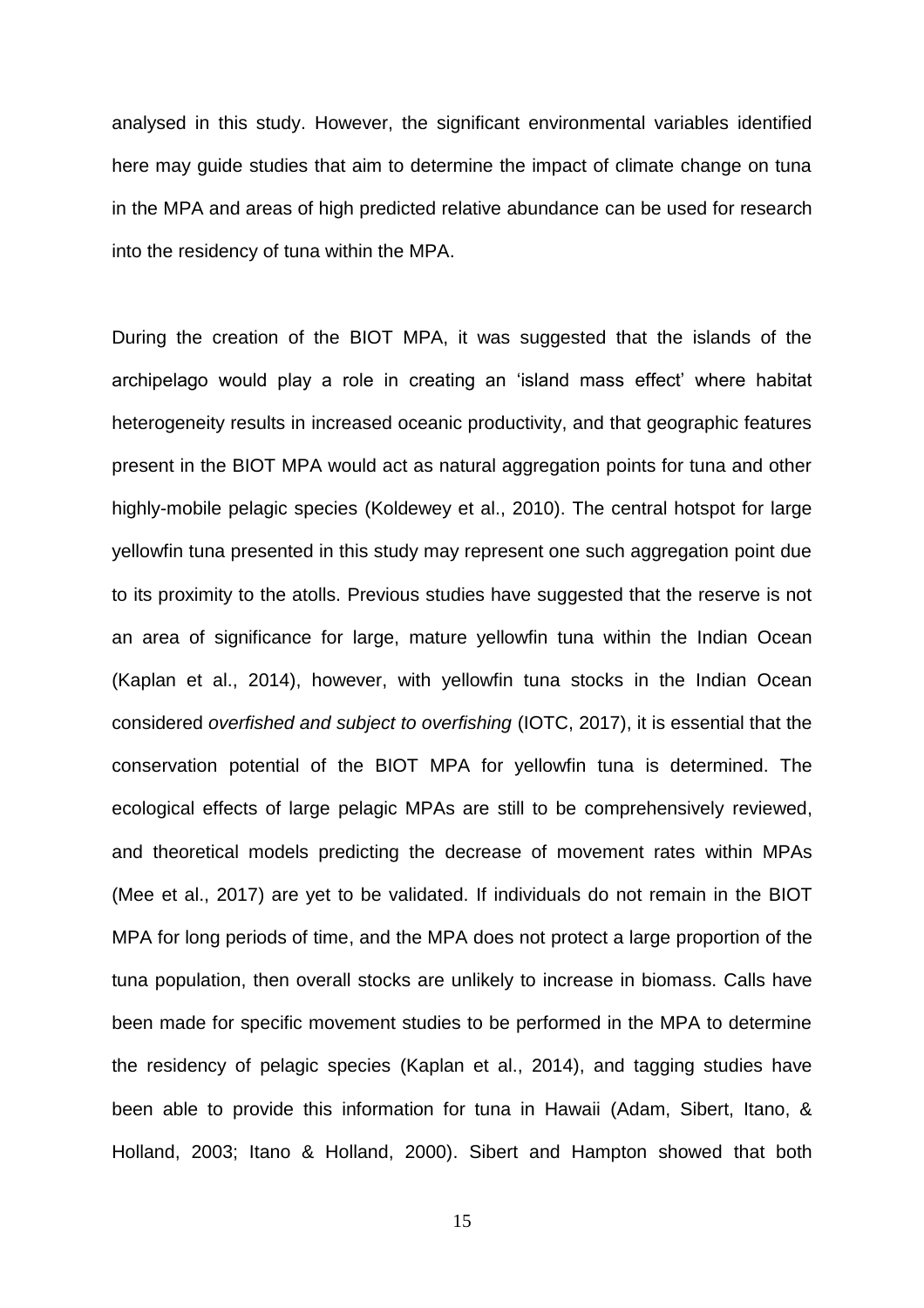yellowfin and skipjack tuna can travel thousands of nautical miles after being tagged, but most individuals travelled less than 200Nmi (Sibert & Hampton, 2003). To date, yellowfin tuna have only been tagged opportunistically in the BIOT MPA and whilst individuals have remained within the MPA boundaries, it is unclear whether the species remains resident over long periods of time (Carlisle et al., 2019). The central hotpot for large yellowfin tuna identified in this study could provide a focal area from which a long-term tagging studies can take place to determine how tuna use the MPA throughout the year.

In BIOT, illegal fishing has decimated reef shark populations (Graham, Spalding, & Sheppard, 2010) and sharks represented 80% of the total catch by weight of illegal fishing records from arrested vessels between 2006 and 2015 (Martin, Moir Clark, Pearce, & Mees, 2013; Moir Clark, Duffy, Pearce, & Mees, 2015). Whilst the catch of tuna by illegal fishing vessels in BIOT may not represent a major threat to tuna populations within the MPA, the identified hotspot for large yellowfin tuna may indicate an area of high productivity that represents important habitat for other endangered, threatened or protected pelagic species. Sharks are known to be associated with tuna fisheries across the world (Gilman et al. 2008, Amandè et al. 2010, Torres-Irineo et al. 2014, Hutchinson et al. 2015) and in the Western Indian Ocean, at least 50 non-target species have been recorded as bycatch in the tuna purse seine fishery (Romanov, 2002). The silky shark (*Carcharhinus falciformis*) is the most commonly caught bycatch species in the Indian Ocean (Amandè, Chassot, Chavance, & Pianet, 2008), with the majority of bycatch coming from log- and FADaccociated sets (Amande et al., 2008; Romanov, 2002). Further research should explore available bycatch records to determine whether there were any apparent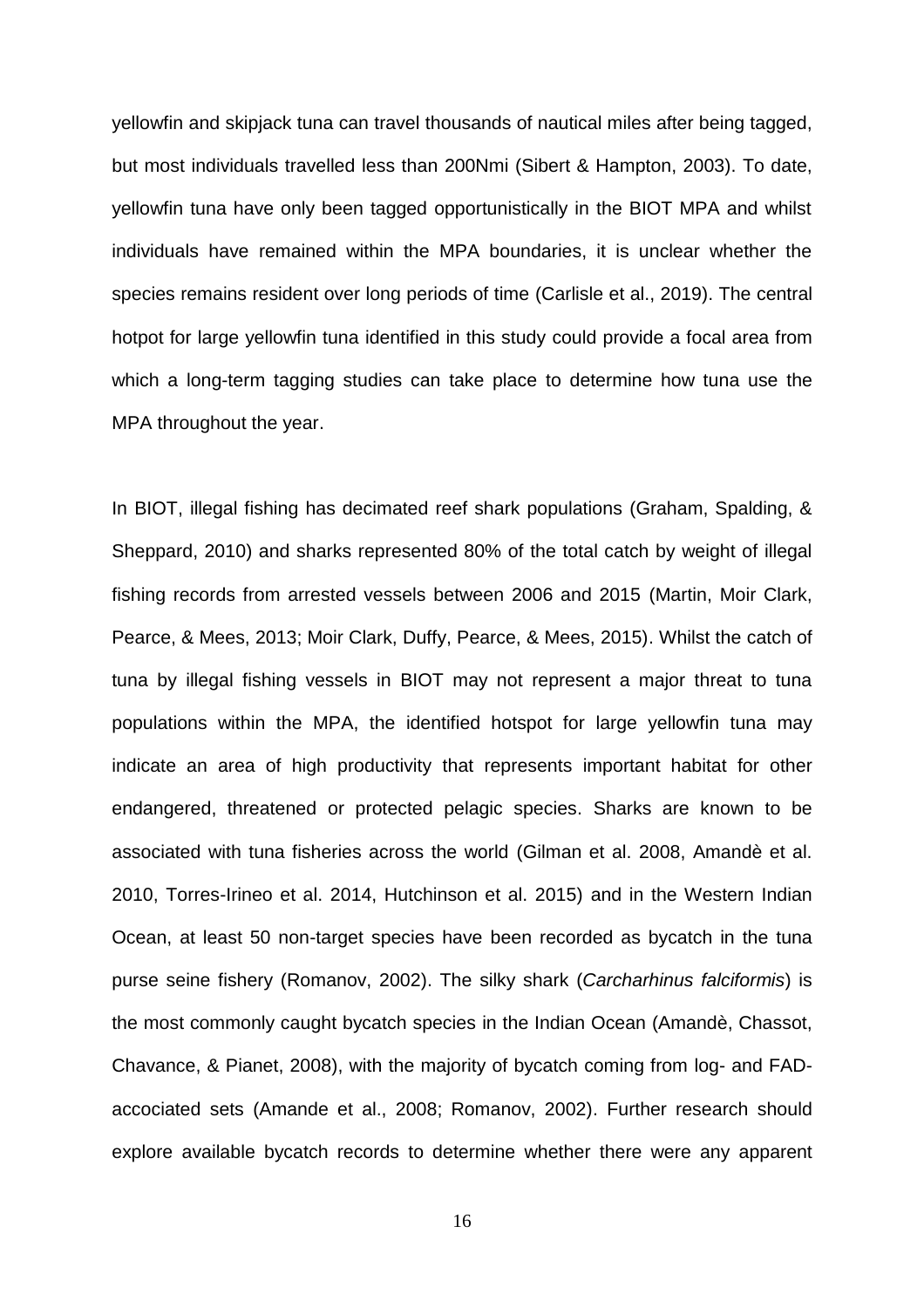bycatch hotspots within BIOT and how bycatch in the area compared to the rest of the Indian Ocean. The areas of high predicted presence of tuna identified in this study should be investigated as potential hotspots for other pelagic species and enforcement should be increased in the areas to reduce the impact of illegal fishing on shark populations in the MPA. Given the distance between areas of high predicted presence for each tuna species, there may be a need for greater monitoring and enforcement resources to provide adequate protection within the MPA. The development satellite monitoring techniques should be considered by management for the delivery of effective management of this large MPA (Pimm et al., 2015).

As the environmental data used in this study were based on monthly averages and were not collected simultaneously with the catch data, it is difficult to draw meaningful conclusions from relationships between the two (Brill, 1994). However, the variables that are significant in the GAMs have been shown to impact tuna distribution in previous studies. The importance of temperature as a determinant of tuna distribution has been shown in numerous studies (Arrizabalaga et al., 2015; Barkley, Neill, & Gooding, 1978; Brill & Lutcavage, 2001; Mugo et al., 2010; Zagaglia et al., 2004) and the range of water temperatures in this study is within the established ranges of preferred water temperatures for skipjack and yellowfin (Arrizabalaga et al., 2015; Barkley et al., 1978). Our results do show similar trends to those found in recent studies (Arrizabalaga et al., 2015), however whereas surface temperature is a significant variable for skipjack tuna, it is temperature at 50m that impacts the presence of yellowfin tuna in this study. As the Indian Ocean warms (Rao et al., 2012), it is important that any study looking to model the impact of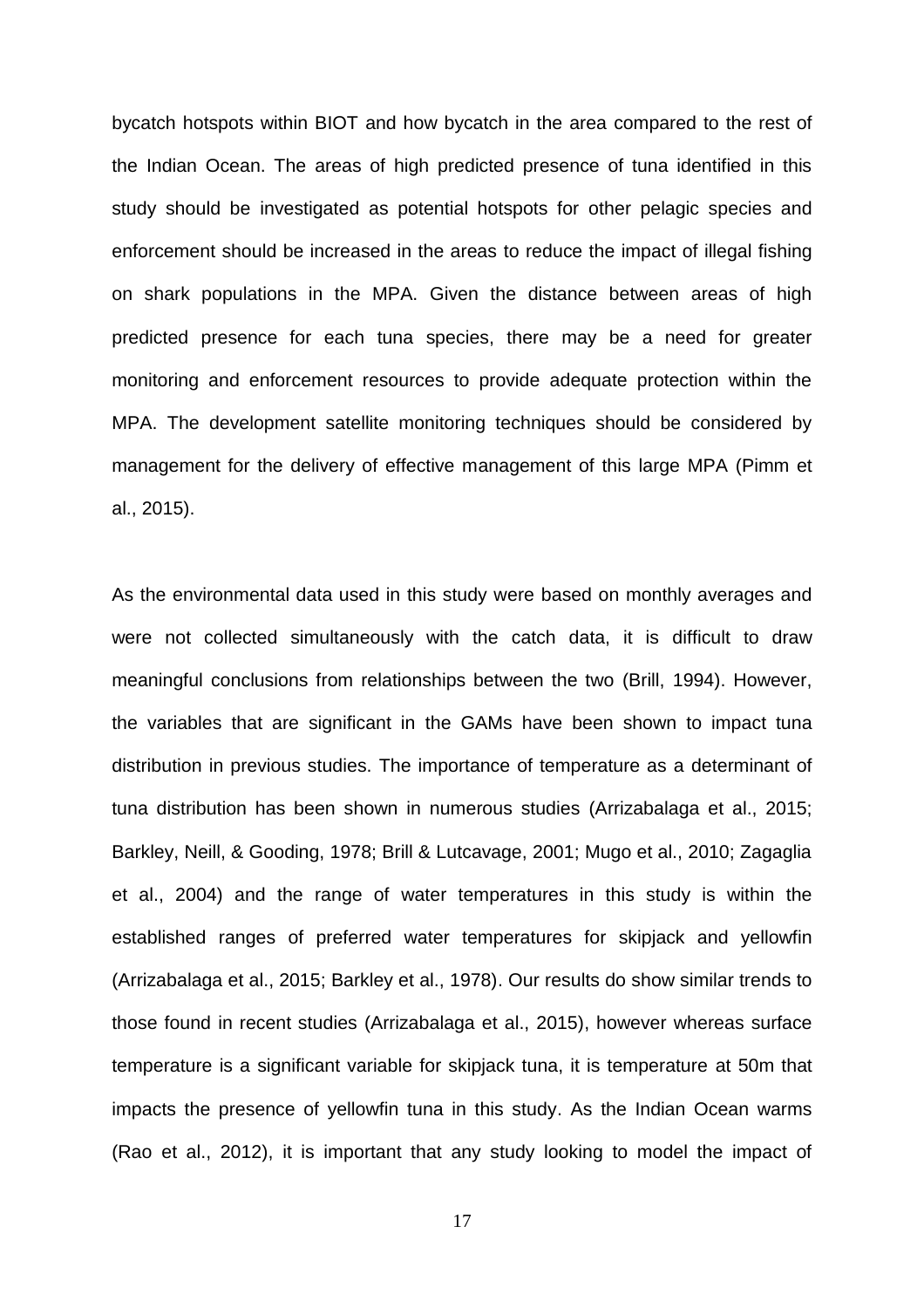climate change on tuna distribution considers the water temperature at multiple depths.

Despite some authors showing that salinity is not an important variable for tuna (Sund, Blackburn, & Williams, 1981), recent studies have suggested that salinity can in fact be an important determinant of distribution (Arrizabalaga et al., 2015; Maury et al., 2001; Reygondeau et al., 2012). Although this study only contained a limited range of salinity values, our results also suggest that salinity can be an important variable for tuna presence and abundance and should therefore be considered in future modelling studies particularly when modelling climate change impacts on tuna distribution. Whilst findings here for large yellowfin tuna do not follow the same trends as those found by Maury et al. (2001), the presence of small yellowfin tuna do show a similar trend to that found for the relationship between salinity and young yellowfin tuna in the Atlantic Ocean (Maury et al., 2001). Furthermore, despite the far greater spatial scale of their study, the impacts of salinity on the catch per unit effort of yellowfin tuna found by Arrizabalaga et al. (2015) do show a similar trend to results for the presence of large yellowfin tuna in this study. The reason why salinity levels impact tuna distribution remains unknown, however, some authors have suggested that salinity influences tuna distribution through its impact on dissolved oxygen in the water (Maury et al., 2001). Further research into this is required and models of the future environmental conditions in BIOT should be made so that potential impacts of climate change can be predicted, and management plans can be made.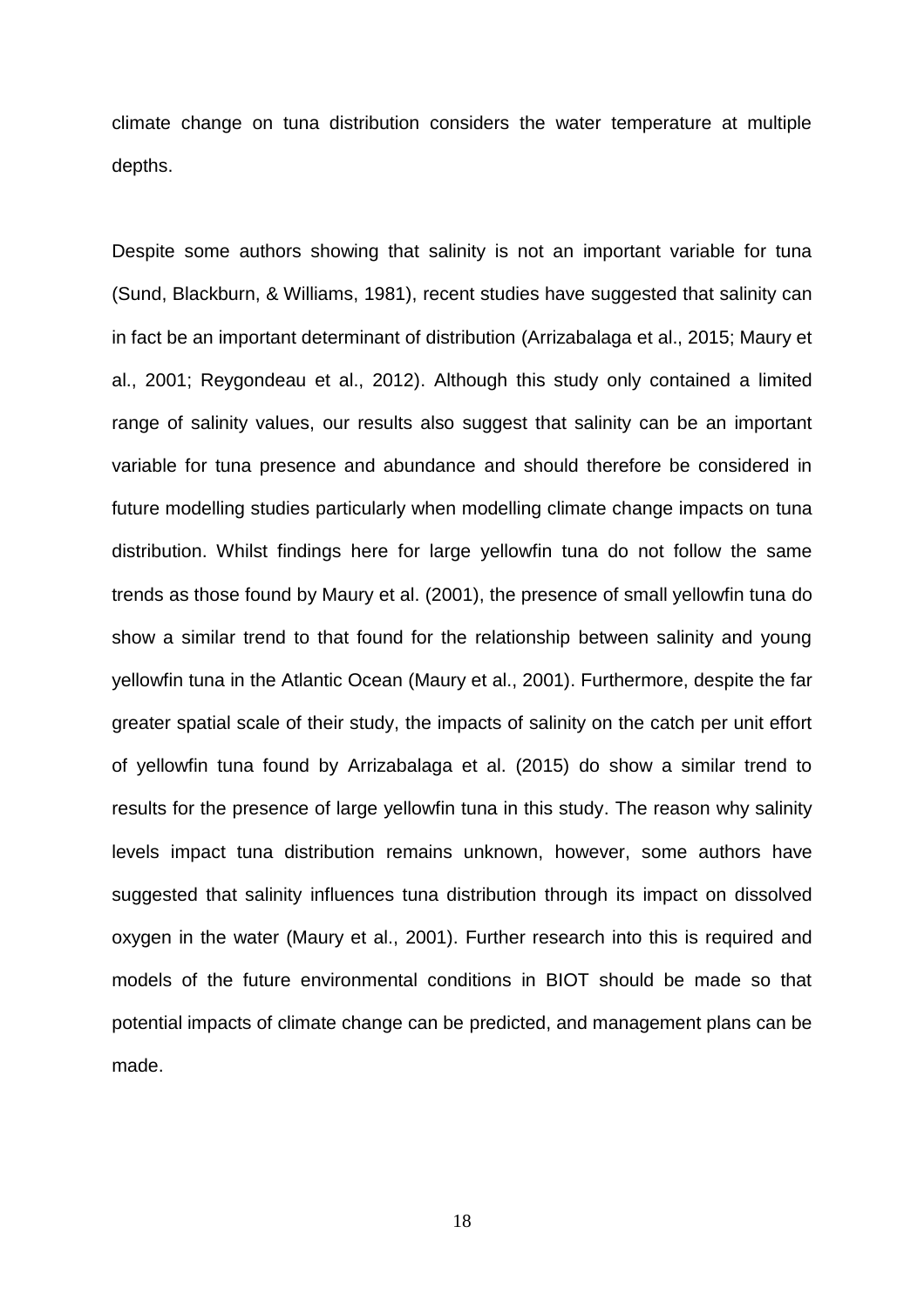Whilst drifting-FADs do have the potential to impact the distribution of tuna (Hallier & Gaertner, 2008; Marsac et al., 2000), we included FAD-associated catches in our analysis to ensure that we did not ignore vital information on the catch of skipjack tuna, which are targeted through the use of FADs (Fonteneau et al., 2000). Increased presence of skipjack and small yellowfin tuna, which are commonly associated with drifting-FADs (Fonteneau et al., 2000), is linked to faster water velocity in the westward direction in this study. This finding is in line with results from Lopez et al. (2017), who found that for tuna associated with FADs in the Atlantic Ocean, presence and abundance was significantly impacted by FAD bearing, with highest presence related to a westward direction of movement (Lopez et al., 2017). During the winter monsoon season (January and February) the South Equatorial Countercurrent runs from west to east above the atolls in BIOT (Schott, Xie, & McCreary Jr, 2009), suggesting that the predominant direction of water movement during the purse seine fishing season would have been to the east. The increased abundance of large yellowfin tuna with faster eastward water velocity suggests that the current may be producing favourable habitat for mature yellowfin tuna. This could be due to increased prey density, or increased oxygen levels in the water being introduced as a result of the stronger current. Whilst far less numerous than artificial FADs, natural flotsam will still act as aggregation points for fish within the MPA and impact their distribution accordingly.

The predicted distributions of skipjack and large yellowfin tuna do not overlap, with each group having the highest predicted presence in areas where predicted presence for the other group is low. Spatial niche separation is not apparent between the two groups in the Indian Ocean (Olson et al., 2016), therefore, it may be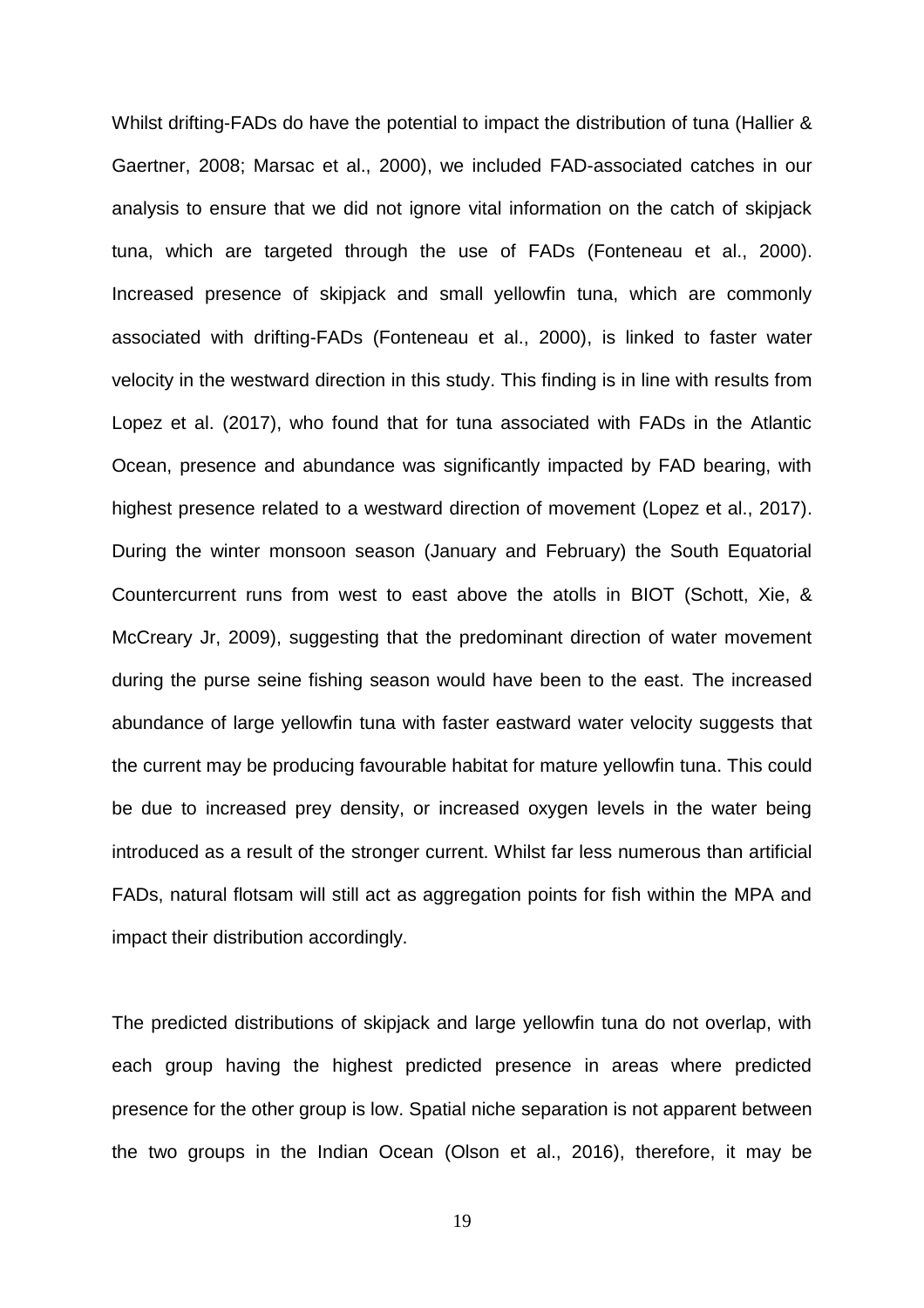important to consider the potential impact of market dynamics and fishing fleet behaviour on the results (Branch et al., 2006). Contrasting spatial distributions may reflect the targeting for one group over the other in certain locations. Absence of a tuna group in a recorded catch may not represent a genuine absence, as fish may have been discarded due to the individuals being too small for markets or not worth retaining given the storage capacity of the vessel (Ardill, Itano, & Gillett, 2011). Vessels were only required to report the landed catch, which could have impacted the recorded abundance of tuna caught in a set. The logbook data used in this study did not have information of bycatch or discards and zero-catch was therefore treated as a true absence. Future studies should attempt to use bycatch and discard data, if available, and combine these with the fishery landed catch data to give a better representation of species distributions. As fishing vessels were not permitted to fish within 12Nmi (22km) of land (Dunne et al., 2014), future research should also consider investigating tuna presence within 12Nmi of land in the BIOT MPA to fully understand their distribution.

Although the models had low explained deviances, this is in line with other similar studies using GAMs (Becker et al., 2010; Forney et al., 2012; Lopez et al., 2017; Mannocci et al., 2014). As the binomial models achieved greater explained deviance than the lognormal model, it appears that predictions of presence are more robust than predictions of abundance from fisheries data. The low explained deviances may be due to the use of indirect predictors rather than potentially causal ones such as prey distribution (Mannocci et al., 2014) and the inclusion of prey distribution has been shown to improve the fits of distribution models for other marine predators (Benoit-Bird et al., 2013; Tickler, Letessier, Koldewey, & Meeuwig, 2017; Wirsing,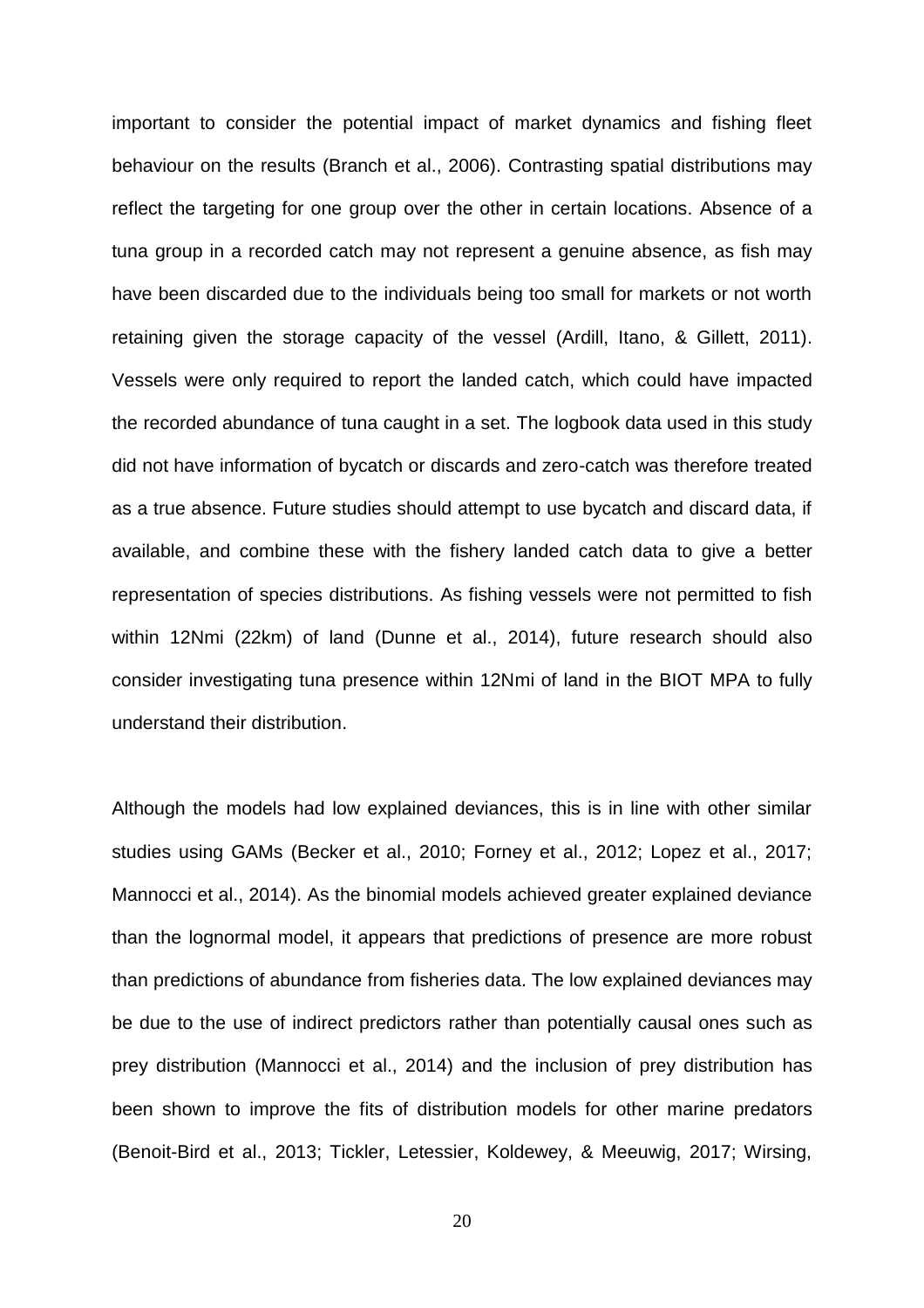Heithaus, & Dill, 2007), suggesting that the distributions of mobile predators, such as tuna, can be strongly influenced by prey availability. Furthermore, the low explained deviance may be caused by the absence of potentially important environmental variables such as dissolved oxygen and chlorophyll-a concentration. Yellowfin and skipjack tuna require areas of high oxygen concentration (Barkley et al., 1978; Gooding, Neill, & Dizon, 1981; Potier et al., 2014; Romena, 2001) and chlorophyll-a concentration is often used as a proxy for net primary productivity in a water body when investigating the presence of tuna (Brill & Lutcavage, 2001; Zagaglia et al., 2004). It was not possible to acquire dissolved oxygen concentration and chlorophylla data at sufficient resolution spanning the time scale required for this study, but future studies using more recently collected fisheries data should include both chlorophyll-a and dissolved oxygen concentration in analyses.

In conclusion, historical fisheries data do have a part to play in the design and management of MPAs. As one of the largest MPAs on the planet, the BIOT MPA requires high levels of enforcement to ensure the protection of species within its boundaries. Results from this study suggest that there is a key hotspot for large yellowfin tuna within the BIOT MPA, and that distribution of skipjack is highly variable. Results also suggest that skipjack were most often targeted by fishers in November, after which yellowfin became the target until February. As this is likely to closely reflect the presence of each species in the MPA, management should consider focusing on the protection of specific areas in different months. Further research of tuna outside of the fishing season is required to determine the residency of these species within the MPA throughout the year, this will determine how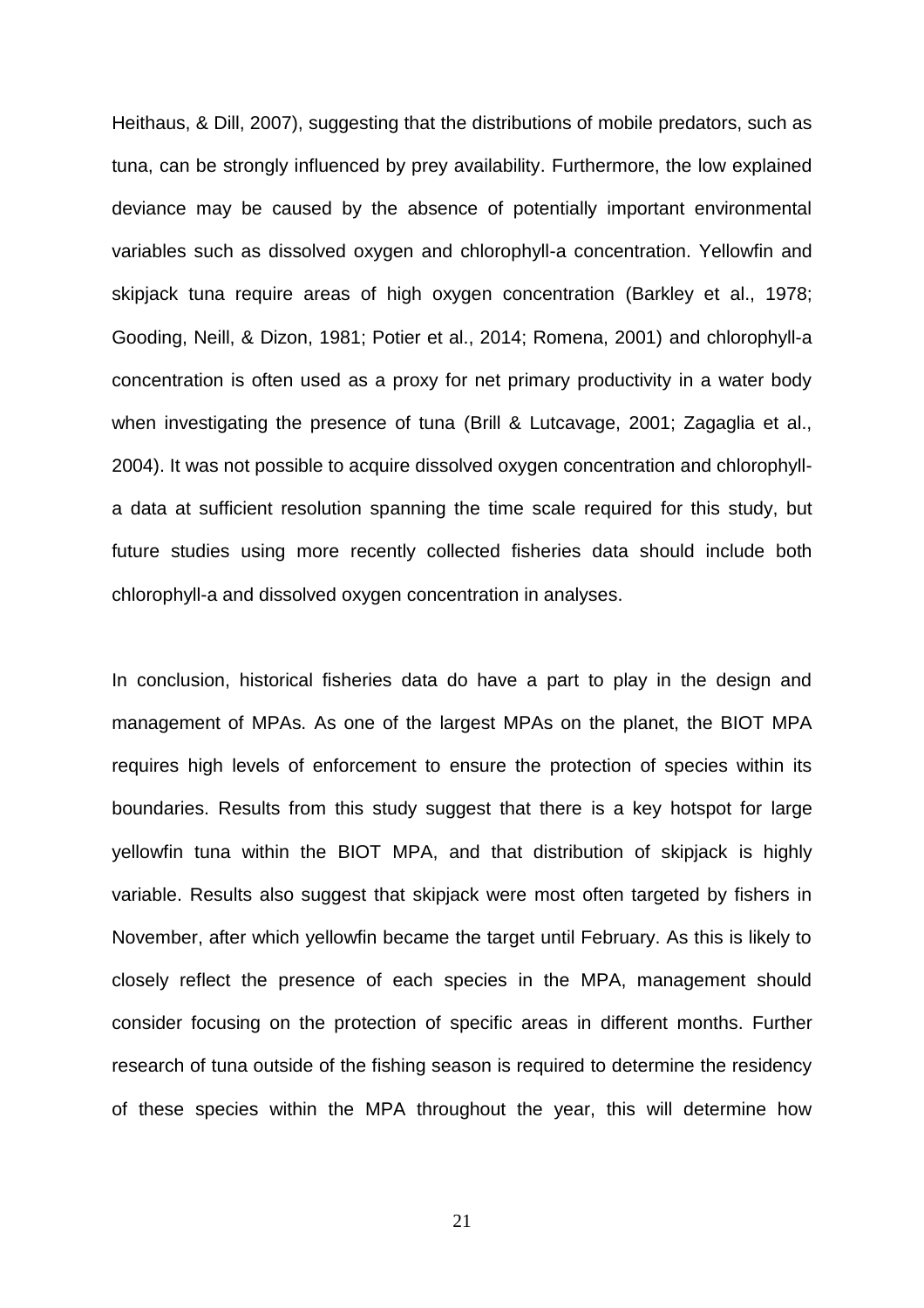resources can be employed effectively to manage the protected area. The results from this study can provide crucial starting points for such research.

#### **ACKNOWLEDGEMENTS**

We would like to acknowledge David Orme for his assistance with the statistical analysis. We would also like to thank the United Kingdom Foreign and Commonwealth Office and the British Indian Ocean Territory Administration for granting us permission to undertake the research and the Marine Resources Assessment Group (MRAG) for the collection and provision of the data. Funding for this project was provided by the Bertarelli Foundation and contributed to the Bertarelli Programme in Marine Science.

### **REFERENCES**

- Adam, M. S., Sibert, J., Itano, D., & Holland, K. (2003). Dynamics of bigeye (*Thunnus obesus*) and yellowfin (*T. albacares*) tuna in Hawaii's pelagic fisheries: Analysis of tagging data with a bulk transfer model incorporating size-specific attrition. *Fishery Bulletin*, *101*, 215–228.
- Amande, J. M., Ariz, J., Chassot, E., Chavance, P., Delgado de Molina, A., Gaertner, D., … Ruiz, J. (2008). By-catch and discards of the European purse seine tuna fishery in the Indian Ocean. Estimation and characteristics for the 2003-2007 period. *Ecosystem and By-Catch Working Group*, *66,* IOTC-2008-WPEB-12, 2113–2120.
- Amandè, M. J., Ariz, J., Chassot, E., de Molina, A. D., Gaertner, D., Murua, H., … Chavance, P. (2010). Bycatch of the European purse seine tuna fishery in the Atlantic Ocean for the 2003–2007 period. *Aquatic Living Resources*, *23*, 353–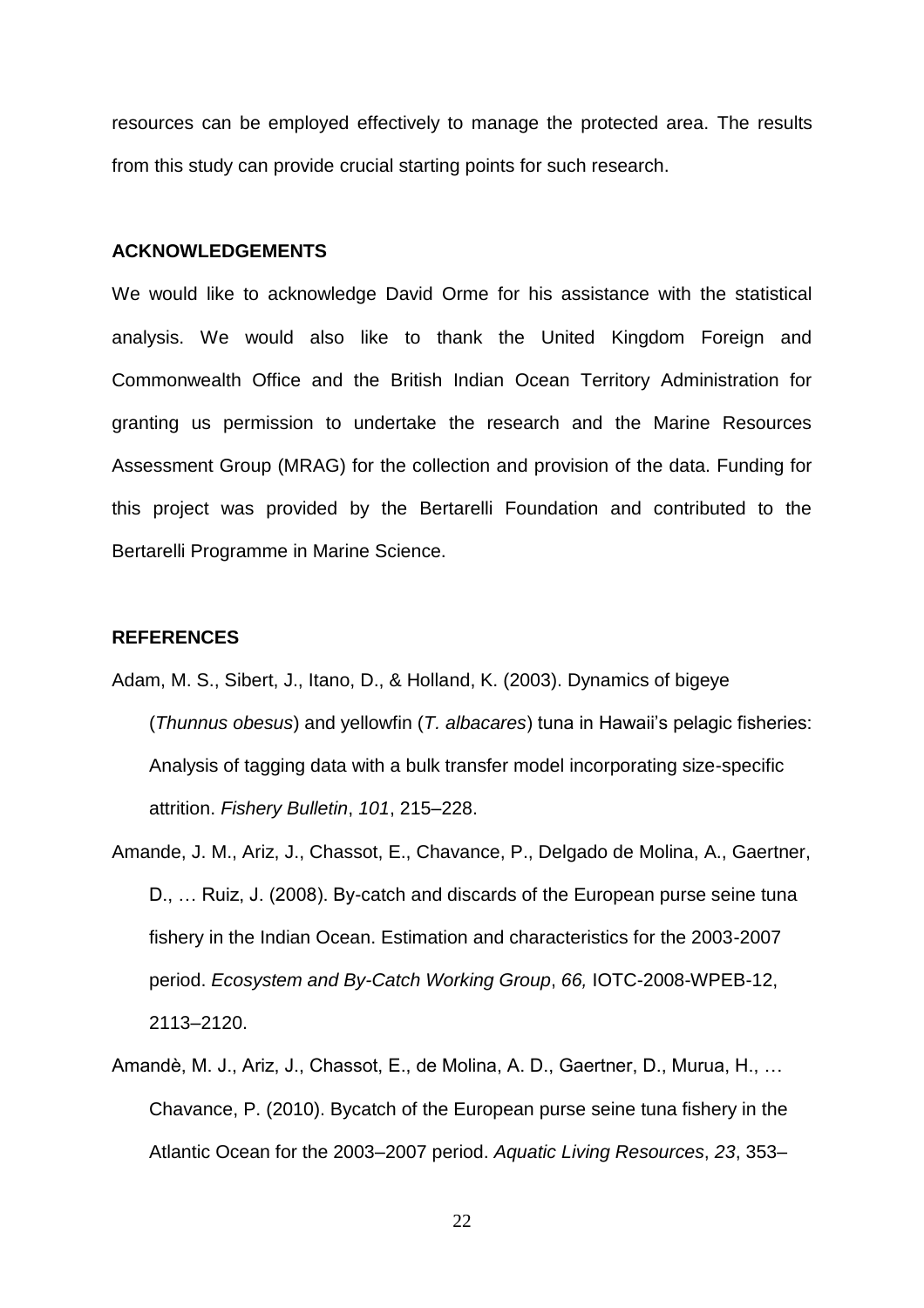362. https://doi.org/10.1051/alr/2011003

- Amandè, M. J., Chassot, E., Chavance, P., & Pianet, R. (2008). Silky shark (*Carcharhinus falciformis*) bycatch in the French tuna purse-seine fishery of the Indian Ocean. *Iotc Wpeb - 2008/016*, 22. https://doi.org/IOTC WPEB - 2008/016
- Ardill, D., Itano, D., & Gillett, R. (2011). A Review of Bycatch and Discard Issues in Indian Ocean Tuna Fisheries. *Indian Ocean Commission and SmartFish.*, 44.
- Arrizabalaga, H., Dufour, F., Kell, L., Merino, G., Ibaibarriaga, L., Chust, G., … Bonhomeau, S. (2015). Global habitat preferences of commercially valuable tuna. *Deep-Sea Research Part II: Topical Studies in Oceanography*, *113*, 102– 112. https://doi.org/10.1016/j.dsr2.2014.07.001
- Barkley, R., Neill, W. H., & Gooding, R. M. (1978). Skipjack Tuna, *Katsuwonus Pelamzs*, Habitat Based on Temperature and Oxygen Requirements. *Fishery Bulletin*, *76*, 653–662.
- Becker, E. A., Forney, K. A., Ferguson, M. C., Foley, D. G., Smith, R. C., Barlow, J., & Redfern, J. V. (2010). Comparing California current cetacean-habitat models developed using in situ and remotely sensed sea surface temperature data. *Marine Ecology Progress Series*, *413*, 163–183. https://doi.org/10.3354/meps08696
- Becker, J. J., Sandwell, D. T., Smith, W. H. F., Braud, J., Binder, B., Depner, J., … Weatherall, P. (2009). Global Bathymetry and Elevation Data at 30 Arc Seconds Resolution: SRTM30\_PLUS. *Marine Geodesy*, *32*, 355–371. https://doi.org/10.1080/01490410903297766
- Benoit-Bird, K. J., Battaile, B. C., Heppell, S. A., Hoover, B., Irons, D., Jones, N., … Trites, A. W. (2013). Prey Patch Patterns Predict Habitat Use by Top Marine Predators with Diverse Foraging Strategies. *PLoS ONE*, *8*, e53348.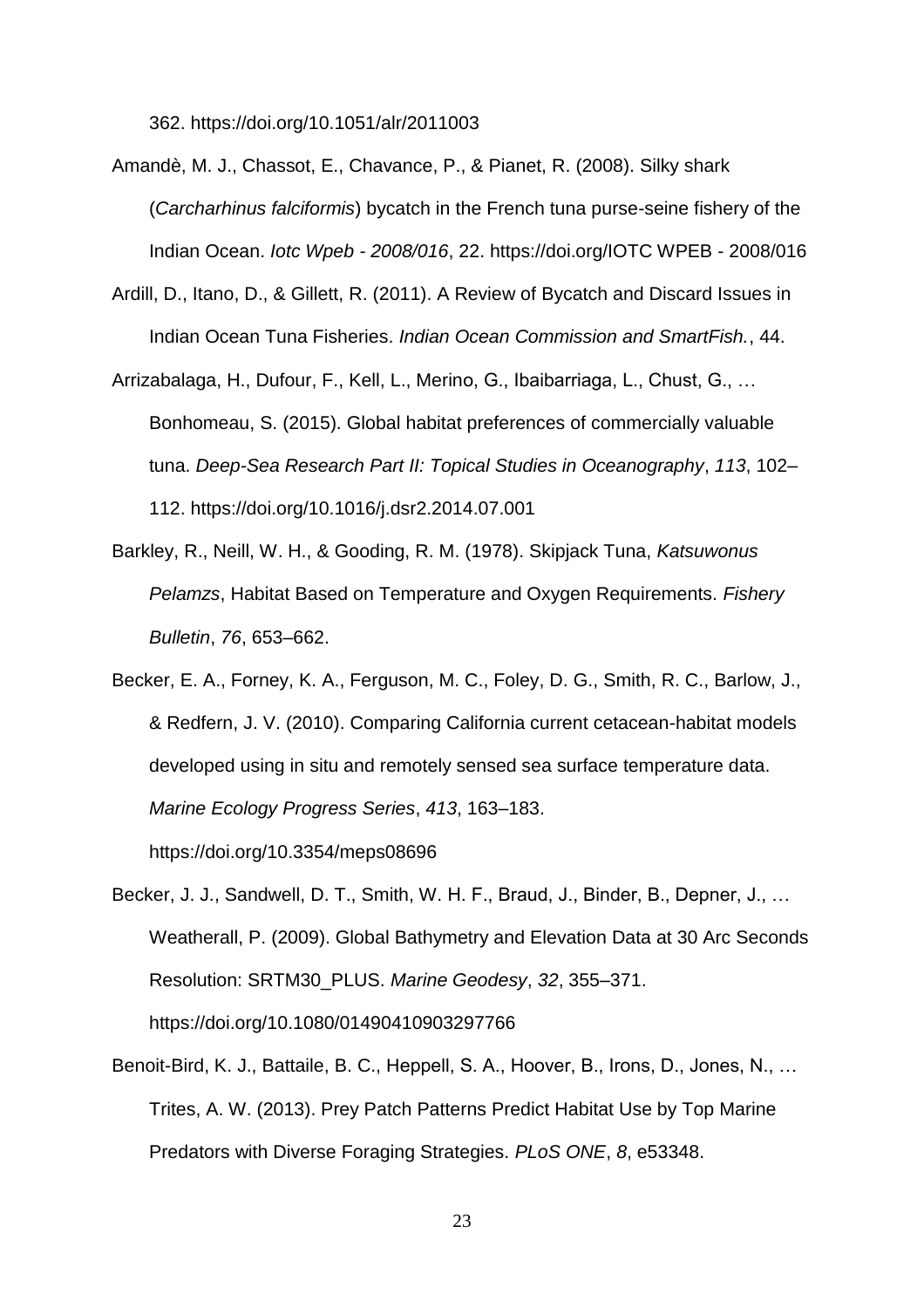https://doi.org/10.1371/journal.pone.0053348

- Boerder, K., Bryndum-Buchholz, A., & Worm, B. (2017). Interactions of Tuna Fisheries with the Galápagos Marine Reserve. *Marine Ecology Progress Series*, *585*, 1–15. https://doi.org/10.3354/meps12399
- Bouchet, P. J., & Meeuwig, J. J. (2015). Drifting baited stereo-videography: A novel sampling tool for surveying pelagic wildlife in offshore marine reserves. *Ecosphere*, *6*, 1–29. https://doi.org/10.1890/ES14-00380.1
- Branch, T. A., Hilborn, R., Haynie, A. C., Fay, G., Flynn, L., Griffiths, J., … Young, M. (2006). Fleet dynamics and fishermen behavior: lessons for fisheries managers. *Canadian Journal of Fisheries and Aquatic Sciences*, *63*, 1647–1668. https://doi.org/10.1139/f06-072
- Breen, P., Posen, P., & Righton, D. (2015). Temperate marine protected areas and highly mobile fish: A review. *Ocean & Coastal Management*, *105*, 75–83. https://doi.org/10.1016/j.ocecoaman.2014.12.021
- Brill, R. W. (1994). A review of temperature and oxygen tolerance studies of tunas pertinent to fisheries oceanography, movement models and stock assessments. *Fisheries Oceanography*, *3*, 204–216. https://doi.org/10.1111/j.1365- 2419.1994.tb00098.x
- Brill, R. W., & Lutcavage, M. E. (2001). Understanding Environmental Influences on Movements and Depth Distributions of Tunas and Billfishes Can Significantly Improve Population Assessments. In *American Fisheries Society Symposium* (pp. 179–198).
- Carlisle, A. B., Tickler, D., Dale, J. J., Ferretti, F., Curnick, D. J., Chapple, T. K., … Block, B. A. (2019). Estimating Space Use of Mobile Fishes in a Large Marine Protected Area With Methodological Considerations in Acoustic Array Design.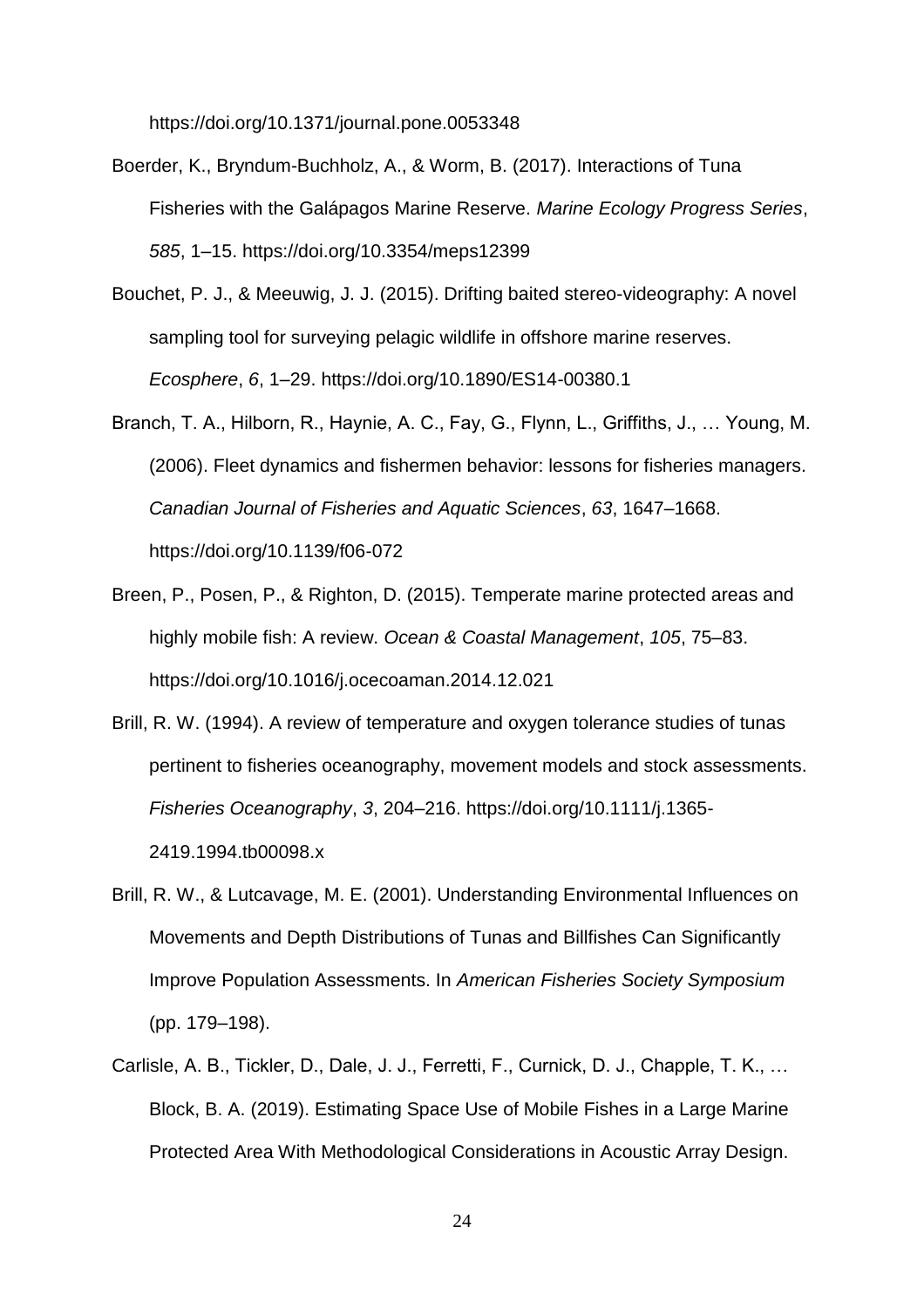*Frontiers in Marine Science*, *6*, 256. https://doi.org/10.3389/fmars.2019.00256

- Castro, J. J., Santiago, J. J. & Santana-Ortega, A. T. (2002). A general theory on fish aggregation to floating objects: An alternative to the meeting point hypothesis. *Reviews in Fish Biology and Fisheries*, *11*, 255–277. https://doi.org/10.1023/A:1020302414472
- Dagorn, L., & Fréon, P. (1999). Tropical tuna associated with floating objects: a simulation study of the meeting point hypothesis. *Canadian Journal of Fisheries and Aquatic Sciences*, *56*, 984–993. https://doi.org/10.1139/cjfas-56-6-984
- Davies, T. K., Mees, C. C., & Milner-Gulland, E. J. (2014). Modelling the spatial behaviour of a tropical tuna purse seine fleet. *PLoS ONE*, *9*, 1–7. https://doi.org/10.1371/journal.pone.0114037
- Dormann, C. F., Elith, J., Bacher, S., Buchmann, C., Carl, G., Carré, G., … Lautenbach, S. (2013). Collinearity: A review of methods to deal with it and a simulation study evaluating their performance. *Ecography*, *36*, 27–46. https://doi.org/10.1111/j.1600-0587.2012.07348.x
- Droghei, R., Buongiorno Nardelli, B., & Santoleri, R. (2016). Combining in situ and satellite observations to retrieve salinity and density at the ocean surface. *Journal of Atmospheric and Oceanic Technology*, *33*, 1211–1223. https://doi.org/10.1175/JTECH-D-15-0194.1
- Dueri, S., & Maury, O. (2013). Modelling the effect of marine protected areas on the population of skipjack tuna in the Indian Ocean. *Aquatic Living Resources*, *26*, 171–178. https://doi.org/doi:10.1051/alr/2012032
- Dunne, R. P., Polunin, N. V. C., Sand, P. H., & Johnson, M. L. (2014). The Creation of the Chagos Marine Protected Area. A Fisheries Perspective. In *Advances in Marine Biology* (Vol. 69, pp. 79–127). Academic Press.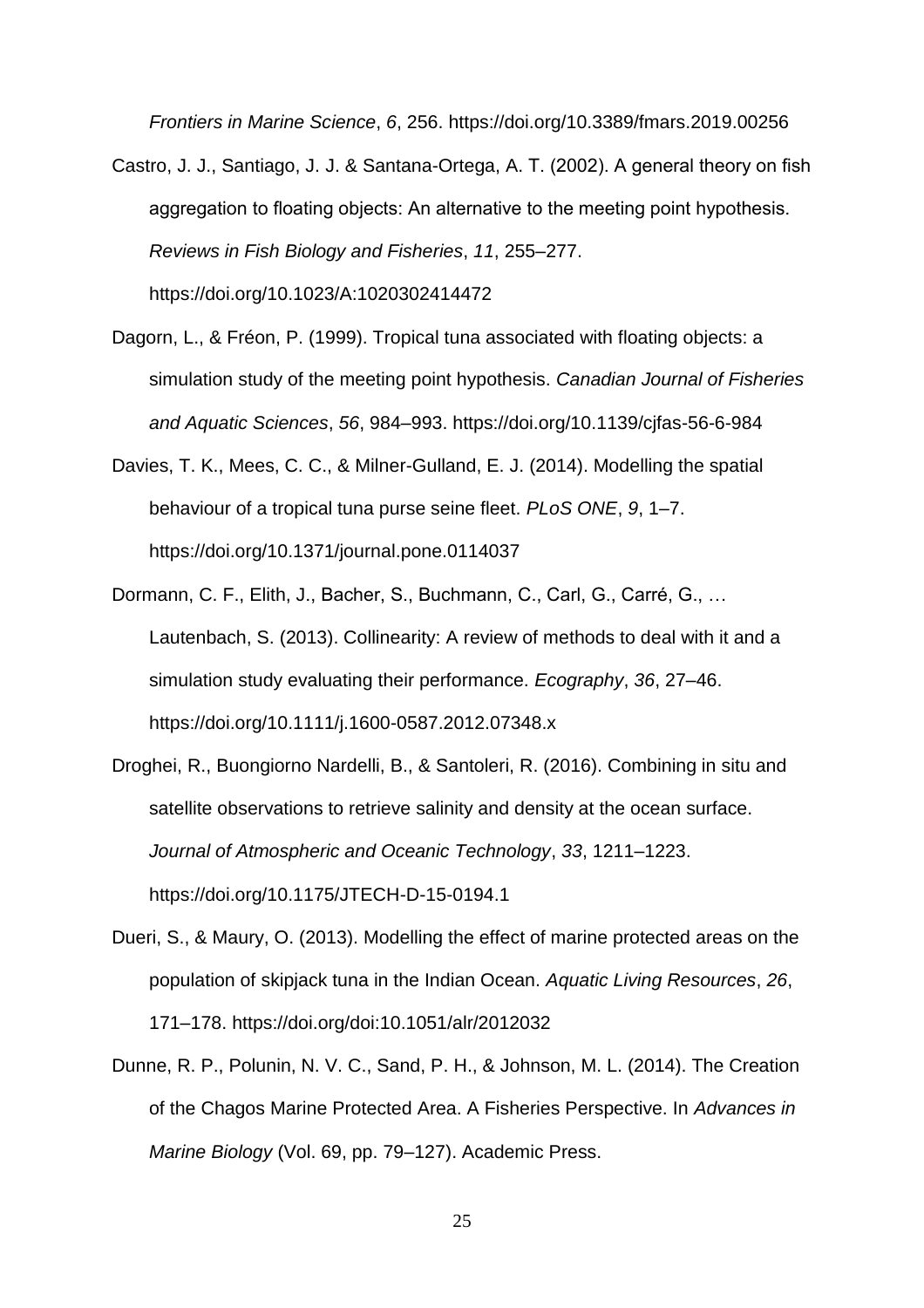https://doi.org/10.1016/B978-0-12-800214-8.00003-7

- Edgar, G. J., Stuart-Smith, R. D., Willis, T. J., Kininmonth, S., Baker, S. C., Banks, S., … Thomson, R. J. (2014). Global conservation outcomes depend on marine protected areas with five key features. *Nature*, *506*, 216–220. https://doi.org/10.1038/nature13022
- FAO. (2016). The State of World Fisheries and Aquaculture 2016: Contributing to food security and nutrition for all. *Food and Agriculture Organization*, Rome, 200.
- Fonteneau, A., Chassot, E., & Bodin, N. (2013). Global spatio-temporal patterns in tropical tuna purse seine fisheries on drifting fish aggregating devices (DFADs): Taking a historical perspective to inform current challenges. *Aquatic Living Resources*, *26*, 37–48. https://doi.org/10.1051/alr/2013046
- Fonteneau, A., Pallarés, P., & Pianet, R. (2000). A worldwide review of purse seine fisheries on FADs. In *Pêche thonière et dispositifs de concentration de poissons, Caribbean-Martinique* (pp. 15–35).
- Forney, K. A., Ferguson, M. C., Becker, E. A., Fiedler, P. C., Redfern, J. V., Barlow, J., … Ballance, L. T. (2012). Habitat-based spatial models of cetacean density in the eastern Pacific Ocean. *Endangered Species Research*, *16*, 113–133. https://doi.org/10.3354/esr00393
- Fréon, P., & Dagorn, L. (2000). Review of fish associative behaviour: Toward a generalisation of the meeting point hypothesis. *Reviews in Fish Biology and Fisheries*, *10*, 183–207. https://doi.org/10.1023/A:1016666108540
- Game, E. T., Grantham, H. S., Hobday, A. J., Pressey, R. L., Lombard, A. T., Beckley, L. E., … Richardson, A. J. (2009). Pelagic protected areas: the missing dimension in ocean conservation. *Trends in Ecology and Evolution*, *24*, 360–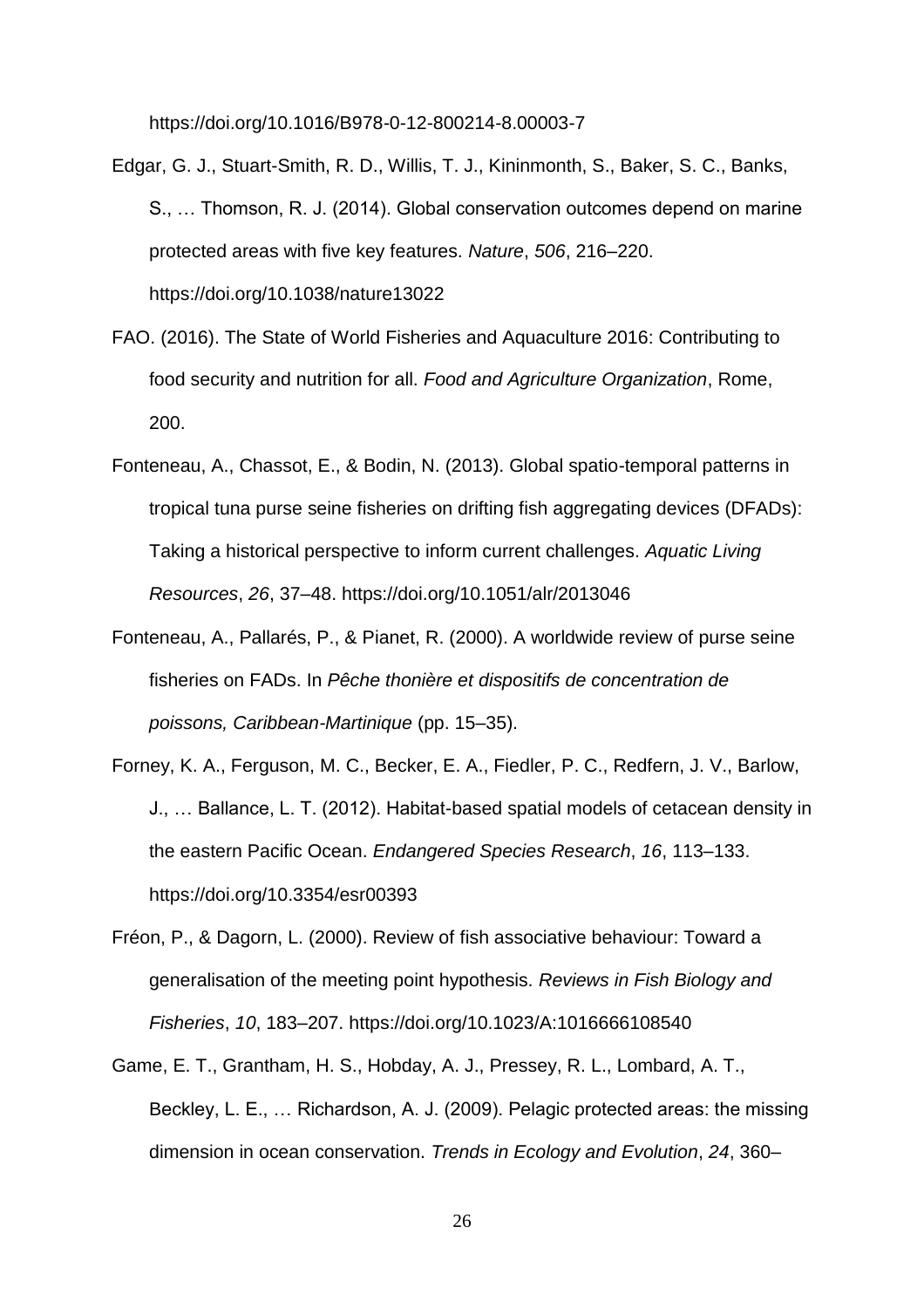369. https://doi.org/10.1016/j.tree.2009.01.011

- Gilman, E., Clarke, S., Brothers, N., Alfaro-Shigueto, J., Mandelman, J., Mangel, J., … Werner, T. (2008). Shark interactions in pelagic longline fisheries. *Marine Policy*, *32*, 1–18. https://doi.org/10.1016/j.marpol.2007.05.001
- Gooding, R. M., Neill, W. H., & Dizon, A. E. (1981). Respiration rates and lowoxygen tolerance limits in skipjack tuna, *Katsuwonus pelamis*. *Fisheries Bulltein*, *79*, 31–48.
- Graham, N. A. J., Spalding, M. D., & Sheppard, C. R. C. (2010). Reef shark declines in remote atolls highlight the need for multi-faceted conservation action. *Aquatic Conservation: Marine and Freshwater Ecosystems*, *20*, 543–548. https://doi.org/10.1002/aqc.1116
- Grüss, A., Drexler, M., & Ainsworth, C. H. (2014). Using delta generalized additive models to produce distribution maps for spatially explicit ecosystem models. *Fisheries Research*, *159*, 11–24. https://doi.org/10.1016/j.fishres.2014.05.005
- Guinehut, S., Dhomps, A. L., Larnicol, G., & Le Traon, P. Y. (2012). High resolution 3-D temperature and salinity fields derived from in situ and satellite observations. *Ocean Science*, *8*, 845–857. https://doi.org/10.5194/os-8-845- 2012
- Guinehut, S., Le Traon, P. Y., Larnicol, G., & Philipps, S. (2004). Combining Argo and remote-sensing data to estimate the ocean three-dimensional temperature fields - A first approach based on simulated observations. *Journal of Marine Systems*, *46*, 85–98. https://doi.org/10.1016/j.jmarsys.2003.11.022
- Gunn, J., & Block, B. (2001). Advances in acoustic, archival, and satellite tagging of tunas. *Fish Physiology*, *19*, 167–224.

Hallier, J. P., & Gaertner, D. (2008). Drifting fish aggregation devices could act as an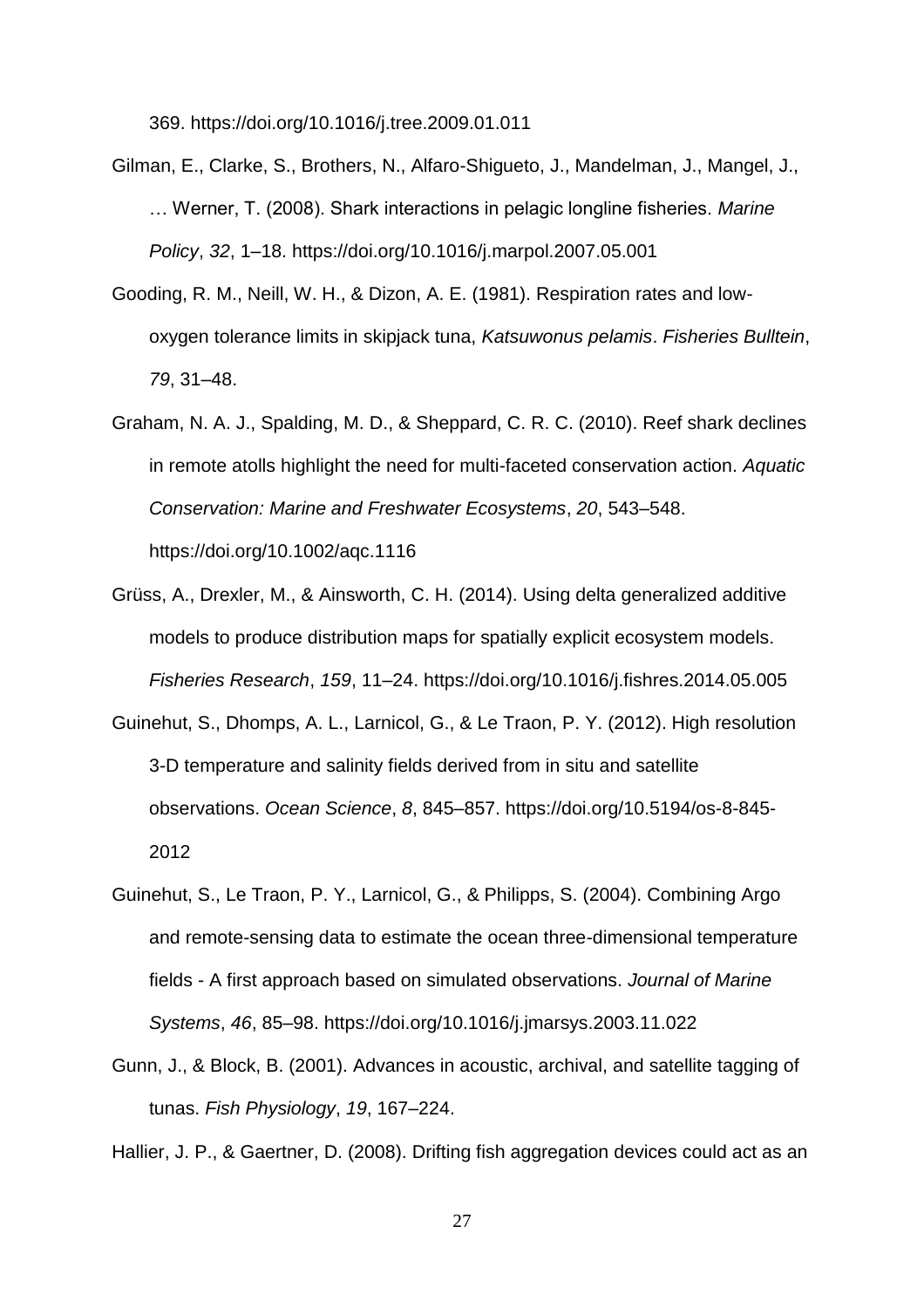ecological trap for tropical tuna species. *Marine Ecology Progress Series*, *353*, 255–264. https://doi.org/10.3354/meps07180

- Hammerschlag, N., Gallagher, A. J., & Lazarre, D. M. (2011). A review of shark satellite tagging studies. *Journal of Experimental Marine Biology and Ecology*, *398*, 1–8. https://doi.org/10.1016/j.jembe.2010.12.012
- Hutchinson, M. R., Itano, D. G., Muir, J. A., & Holland, K. N. (2015). Post-release survival of juvenile silky sharks captured in a tropical tuna purse seine fishery. *Marine Ecology Progress Series*, *521*, 143–154.

https://doi.org/10.3354/meps11073

- IOTC. (2017). *Report of the 21st Session of the Indian Ocean Tuna Commission*. Yogyakarta, Indonesia.
- ISSF. (2017). *Status of the world fisheries for tuna. Feb. 2017. ISSF Technical Report 2017-02.* Washington, D.C., USA.
- Itano, D. G., & Holland, K. N. (2000). Movement and vulnerability of bigeye (*Thunnus obesus*) and yellowfin tuna (*Thunnus albacares*) in relation to FADs and natural aggregation points. *Aquatic Living Resources*, *13*, 213–223. https://doi.org/10.1016/S0990-7440(00)01062-7
- Kaplan, D. M., Chassot, E., Amandé, J. M., Dueri, S., Demarcq, H., Dagorn, L., & Fonteneau, A. (2014). Spatial management of Indian Ocean tropical tuna fisheries: Potential and perspectives. *ICES Journal of Marine Science*, *71*, 1728–1749. https://doi.org/10.1093/icesjms/fst233
- Koldewey, H. J., Curnick, D., Harding, S., Harrison, L. R., & Gollock, M. (2010). Potential benefits to fisheries and biodiversity of the Chagos Archipelago/British Indian Ocean Territory as a no-take marine reserve. *Marine Pollution Bulletin*, *60*, 1906–1915. https://doi.org/10.1016/j.marpolbul.2010.10.002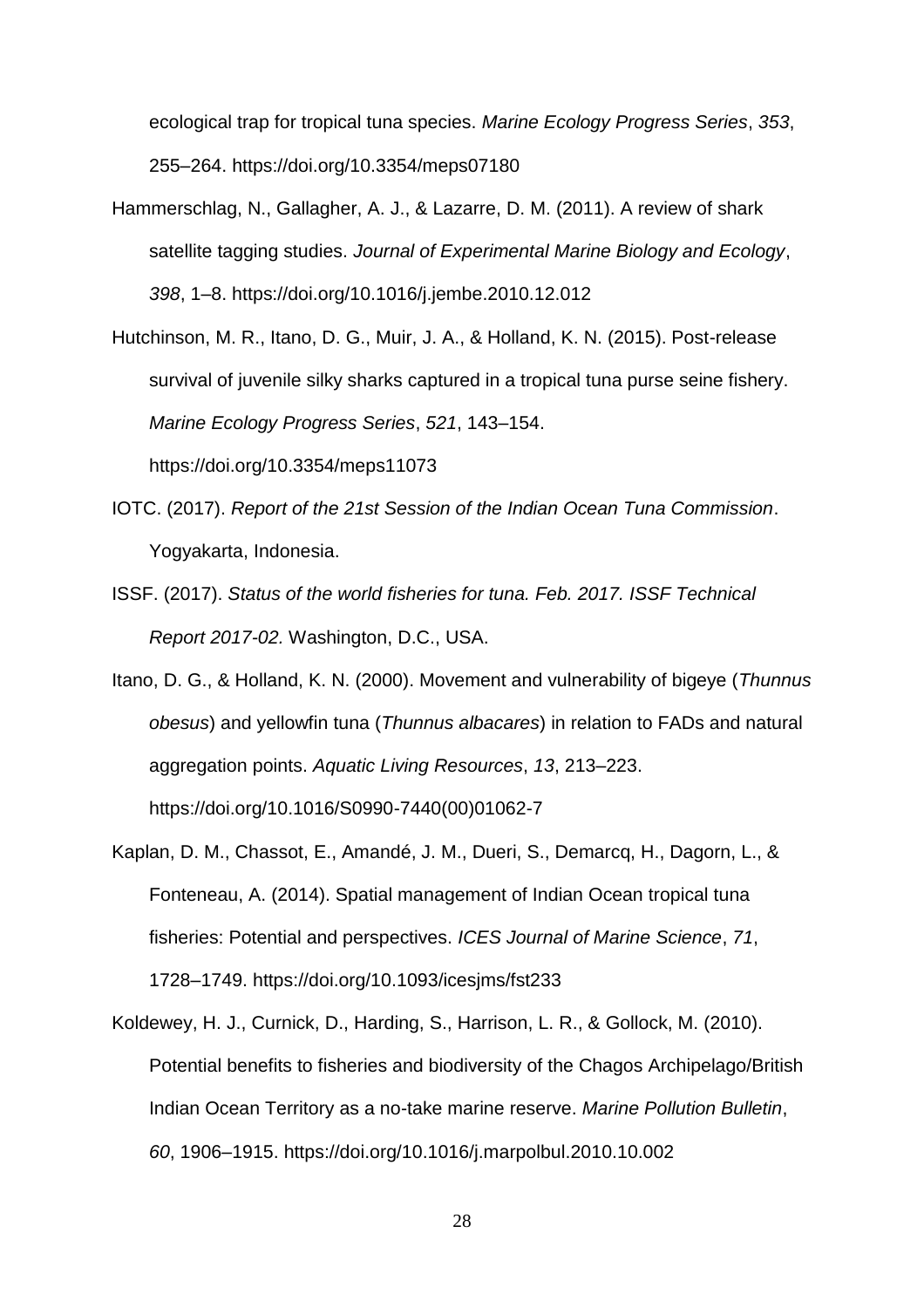Lammers, M. O., Brainard, R. E., Au, W. W., Mooney, T. A., & Wong, K. B. (2008). An ecological acoustic recorder (EAR) for long-term monitoring of biological and anthropogenic sounds on coral reefs and other marine habitats. *Journal of the Acoustical Society of America*, *123*, 1720–1728.

https://doi.org/10.1121/1.2836780

Leenhardt, P., Cazalet, B., Salvat, B., Claudet, J., & Feral, F. (2013). The rise of large-scale marine protected areas: Conservation or geopolitics? *Ocean and Coastal Management*, *85*, 112–118.

https://doi.org/10.1016/j.ocecoaman.2013.08.013

- Lester, S. E., & Halpern, B. S. (2008). Biological responses in marine no-take reserves versus partially protected areas. *Marine Ecology Progress Series*, *367*, 49–56. https://doi.org/10.3354/meps07599
- Lopez, J., Moreno, G., Lennert-Cody, C., Maunder, M., Sancristobal, I., Caballero, A., & Dagorn, L. (2017). Environmental preferences of tuna and non-tuna species associated with drifting fish aggregating devices (DFADs) in the Atlantic Ocean, ascertained through fishers' echo-sounder buoys. *Deep-Sea Research Part II: Topical Studies in Oceanography*, *140*, 127–138. https://doi.org/10.1016/j.dsr2.2017.02.007
- Lubchenco, J., & Grorud-Colvert, K. (2015). Making waves: The science and politics of ocean protection. *Science*, *350*, 382–383.

https://doi.org/10.1126/science.aad5443

Mannocci, L., Laran, S., Monestiez, P., Dorémus, G., Van Canneyt, O., Watremez, P., & Ridoux, V. (2014). Predicting top predator habitats in the southwest indian ocean. *Ecography*, *37*, 261–278. https://doi.org/10.1111/j.1600- 0587.2013.00317.x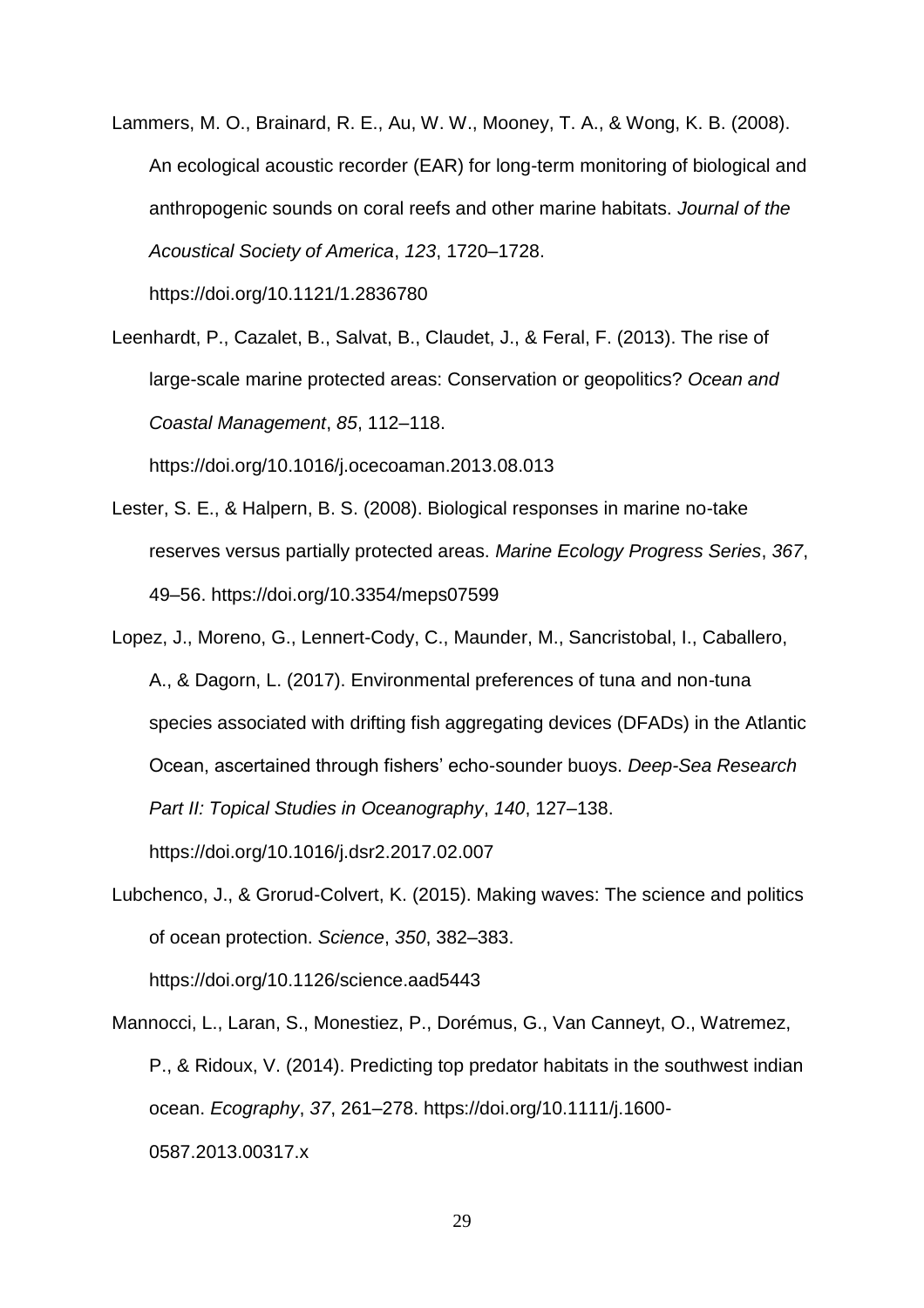- Marsac, F., Fonteneau, A., & Ménard, F. (2000). Drifting FADs used in tuna fisheries: an ecological trap? In J. Y. Le Gall, C. P. M., & M. Taquet (Eds.), *Pêche thonière et dispositifs de concentration de poissons* (pp. 537–552). Ed. Ifremer, Actes Colloq.
- Martin, S. M., Moir Clark, J., Pearce, J., & Mees, C. (2013). *Catch and bycatch composition of illegal fishing in the British Indian Ocean Territory (BIOT) IOTC– 2013–WPEB09–46 Rev\_1*.
- Maufroy, A., Kaplan, D. M., Bez, N., De Molina, A. D., Murua, H., Floch, L., & Chassot, E. (2016). Massive increase in the use of drifting Fish Aggregating Devices (dFADs) by tropical tuna purse seine fisheries in the Atlantic and Indian oceans. *ICES Journal of Marine Science*, *74*, 215–225. https://doi.org/10.1093/icesjms/fsw175
- Maunder, M. N., & Punt, A. E. (2004). Standardizing catch and effort data: A review of recent approaches. *Fisheries Research*, *70*, 141–159. https://doi.org/10.1016/j.fishres.2004.08.002
- Maury, O., Gascuel, D., Marsac, F., Fonteneau, A., & Rosa, A.-L. De. (2001). Hierarchical interpretation of nonlinear relationships linking yellowfin tuna (*Thunnus albacares*) distribution to the environment in the Atlantic Ocean. *Canadian Journal of Fisheries and Aquatic Sciences*, *58*, 458–469. https://doi.org/10.1139/cjfas-58-3-458
- Mee, J. A., Otto, S. P., & Pauly, D. (2017). Evolution of movement rate increases the effectiveness of marine reserves for the conservation of pelagic fishes. *Evolutionary Applications*, *10*, 444–461. https://doi.org/10.1111/eva.12460
- Mees, C., Clarke, J. P. J., & Wilson, O. (2009). *UK (BIOT) national report*. *IOTC Twelfth Session of the Scientific Committee*. Mahé, Seychelles, 7pp.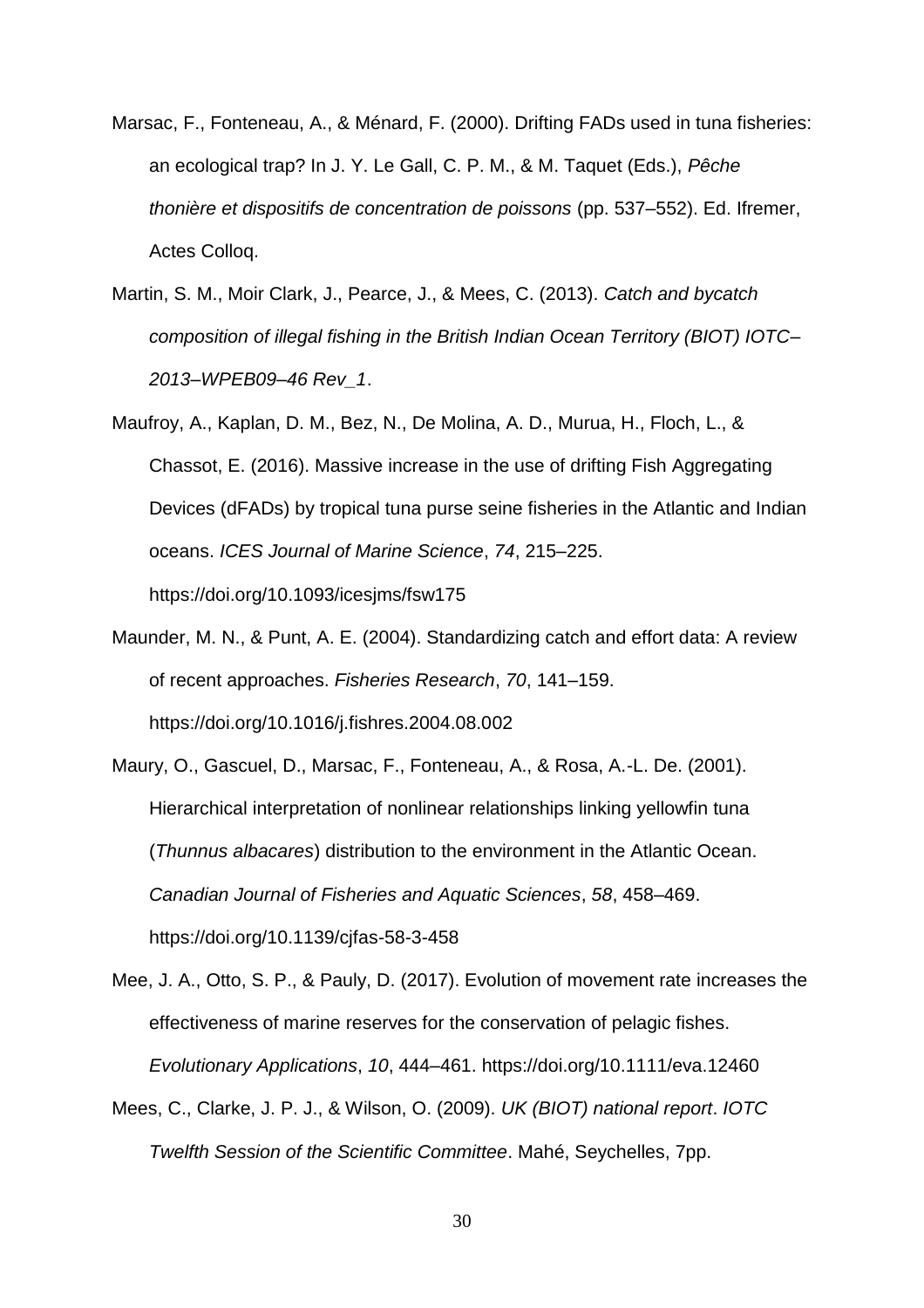- Moir Clark, J., Duffy, H., Pearce, J., & Mees, C. (2015). *Update on the catch and bycatch composition of illegal fishing in the British Indian Ocean Territory (BIOT) and a summary of abandoned and lost fishing gear. IOTC–2015–WPEB11–48*.
- Mugo, R., Saitoh, S., Nihira, A., & Kuroyama, T. (2010). Habitat characteristics of skipjack tuna (*Katsuwonus pelamis*) in the western North Pacific: a remote sensing perspective. *Fisheries Oceanography*, *19*, 382–396. https://doi.org/10.1111/j.1365-2419.2010.00552.x
- Mulet, S., Rio, M. H., Mignot, A., Guinehut, S., & Morrow, R. (2012). A new estimate of the global 3D geostrophic ocean circulation based on satellite data and in-situ measurements. *Deep-Sea Research Part II: Topical Studies in Oceanography*, *77*, 70–81. https://doi.org/10.1016/j.dsr2.2012.04.012
- Nardelli, B. B. (2012). A Novel Approach for the High-Resolution Interpolation of In Situ Sea Surface Salinity. *Journal of Atmospheric and Oceanic Technology*, *29*, 867–879. https://doi.org/10.1175/JTECH-D-11-00099.1
- Nardelli, B., Droghei, R., & Santoleri, R. (2016). Multi-dimensional interpolation of SMOS sea surface salinity with surface temperature and in situ salinity data. *Remote Sensing of Environment*, *180*, 392–402. https://doi.org/10.1016/j.rse.2015.12.052
- Nichols, J. D., & Williams, B. K. (2006). Monitoring for conservation. *Trends in Ecology & Evolution*, *21*, 668–673.

https://doi.org/http://dx.doi.org/10.1016/j.tree.2006.08.007

Olson, R. J., Young, J. W., Ménard, F., Potier, M., Allain, V., Goñi, N., … Galván-Magaña, F. (2016). Bioenergetics, Trophic Ecology, and Niche Separation of Tunas. In *Advances in marine biology.* (Vol. 74, pp. 199–344). Academic Press. https://doi.org/10.1016/bs.amb.2016.06.002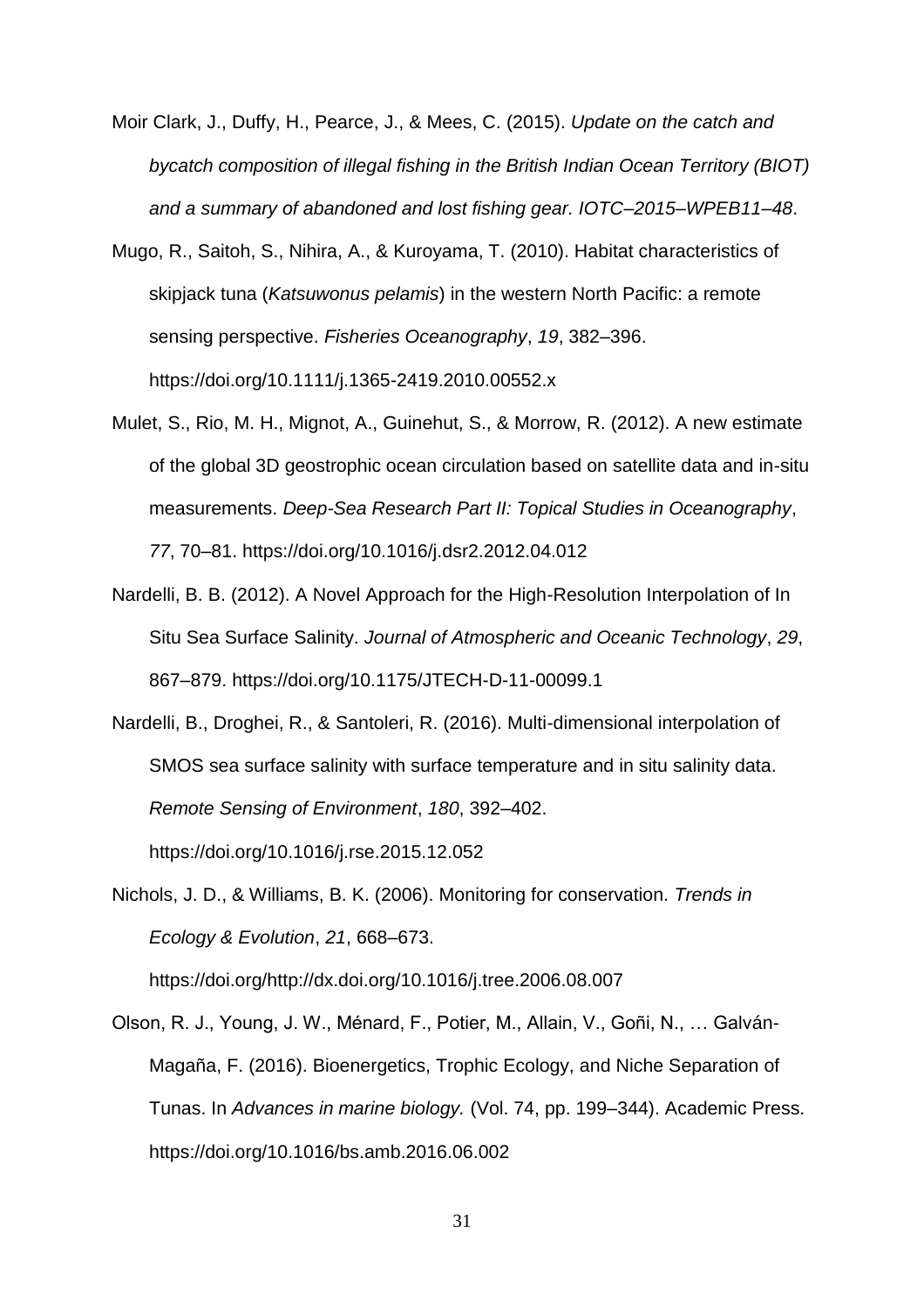- Pimm, S. L., Alibhai, S., Bergl, R., Dehgan, A., Giri, C., Jewell, Z., … Loarie, S. (2015). Emerging Technologies to Conserve Biodiversity. *Trends in Ecology and Evolution*, *30*, 685–696. https://doi.org/10.1016/j.tree.2015.08.008
- Potier, M., Bach, P., Ménard, F., & Marsac, F. (2014). Influence of mesoscale features on micronekton and large pelagic fish communities in the Mozambique Channel. *Deep-Sea Research Part II: Topical Studies in Oceanography*, *100*, 184–199. https://doi.org/10.1016/j.dsr2.2013.10.026
- QGIS. (2015). QGIS geographic information System. Open source geospatial Foundation project. http://qgis.osgeo.org/en/site/.
- R Development Core Team. (2016). R: A language and environment for statistical computing. R Foundation for Statistical Computing, Vienna. www.r-project.org. Vienna, Austria: R Foundation for Statistical Computing,. Retrieved from https://www.r-project.org/.
- Rao, S. A., Dhakate, A. R., Saha, S. K., Mahapatra, S., Chaudhari, H. S., Pokhrel, S., & Sahu, S. K. (2012). Why is Indian Ocean warming consistently? *Climatic Change*, *110*, 709–719. https://doi.org/10.1007/s10584-011-0121-x
- Reygondeau, G., Maury, O., Beaugrand, G., Fromentin, J. M., Fonteneau, A., & Cury, P. (2012). Biogeography of tuna and billfish communities. *Journal of Biogeography*, *39*, 114–129. https://doi.org/10.1111/j.1365-2699.2011.02582.x
- Romanov, E. V. (2002). Bycatch in the tuna purse-seine fisheries of the western Indian Ocean. *Fishery Bulletin*, *100*, 90–105.
- Romena, N. (2001). Factors affecting distribution of adult yellowfin tuna (*Thunnus albacares*) and its reproductive ecology in the Indian Ocean based on Japanese tuna longline fisheries and survey information. *IOTC Proceedings*, *4*, 336–389.

Sale, P. F., Cowen, R. K., Danilowicz, B. S., Jones, G. P., Kritzer, J. P., Lindeman,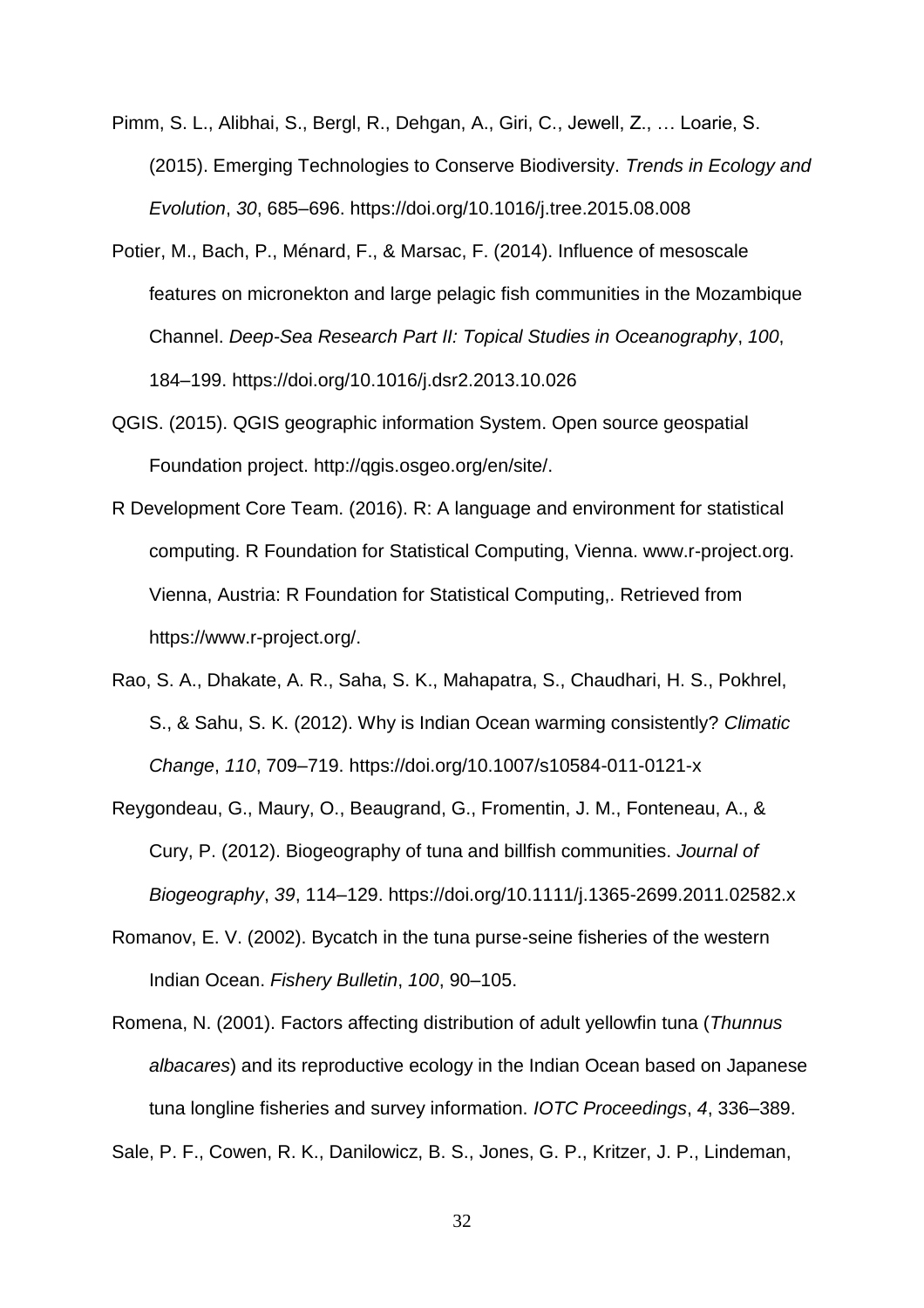K. C., … Steneck, R. S. (2005). Critical science gaps impede use of no-take fishery reserves. *Trends in Ecology and Evolution*, *20*, 74–80. https://doi.org/10.1016/j.tree.2004.11.007

- Santana-Garcon, J., Braccini, M., Langlois, T. J., Newman, S. J., Mcauley, R. B., & Harvey, E. S. (2014). Calibration of pelagic stereo-BRUVs and scientific longline surveys for sampling sharks. *Methods in Ecology and Evolution*, *5*, 824–833. https://doi.org/10.1111/2041-210X.12216
- Schott, F. A., Xie, S.-P., & McCreary Jr, J. P. (2009). Indian Ocean Circulation and Climate Variability. *Reviews of Geophysics*, *47*, 1–46.
- Sheppard, C. R. C., Ateweberhan, M., Bowen, B. W., Carr, P., Chen, C. A., Clubbe, C., … Yesson, C. (2012). Reefs and islands of the Chagos Archipelago, Indian Ocean: Why it is the world's largest no-take marine protected area. *Aquatic Conservation: Marine and Freshwater Ecosystems*, *22*, 232–261. https://doi.org/10.1002/aqc.1248
- Sibert, J., & Hampton, J. (2003). Mobility of tropical tunas and the implications for fisheries management. *Marine Policy*, *27*, 87–95. https://doi.org/10.1016/S0308- 597X(02)00057-X
- Song, L. M., Zhang, Y., Xu, L. X., Jiang, W. X., & Wang, J. Q. (2008). Environmental preferences of longlining for yellowfin tuna (*Thunnus albacares*) in the tropical high seas of the Indian Ocean. *Fisheries Oceanography*, *17*, 239–253. https://doi.org/10.1111/j.1365-2419.2008.00476.x
- Sund, P., Blackburn, M., & Williams, F. (1981). Tunas and their environment in the Pacific Ocean: A review. *Oceanogr. Mar. Biol. Ann. Rev*, *19*, 443–512.
- Tickler, D. M., Letessier, T. B., Koldewey, H. J., & Meeuwig, J. J. (2017). Drivers of abundance and spatial distribution of reef-associated sharks in an isolated atoll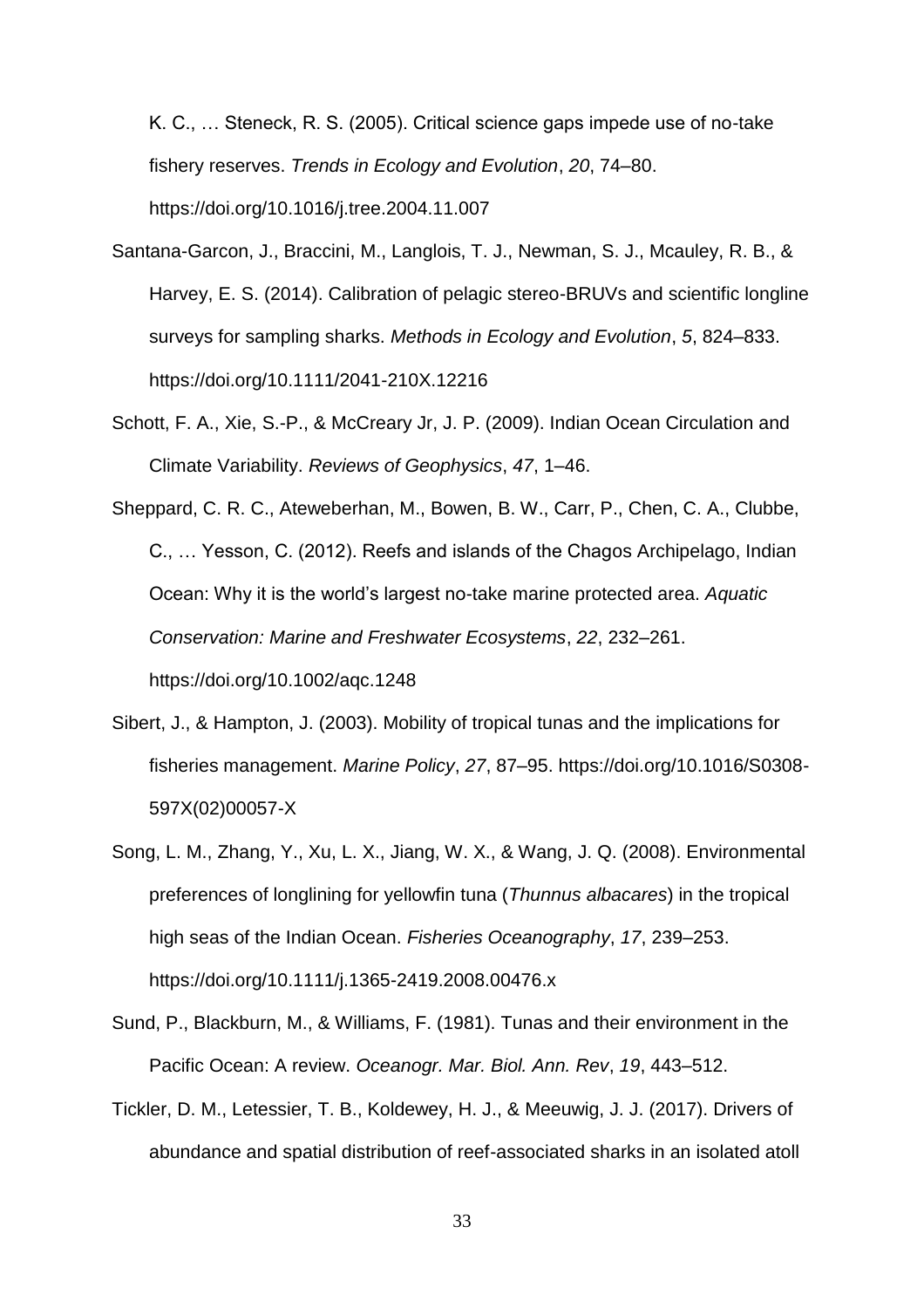reef system. *PLoS ONE*, *12*, e0177374.

https://doi.org/10.1371/journal.pone.0186560

- Toonen, R. J., Wilhelm, T. A., Maxwell, S. M., Wagner, D., Bowen, B. W., Sheppard, C. R. C., … Friedlander, A. M. (2013). One size does not fit all: The emerging frontier in large-scale marine conservation. *Marine Pollution Bulletin*, *77*, 7–10. https://doi.org/10.1016/j.marpolbul.2013.10.039
- Torres-Irineo, E., Amandè, M. J., Gaertner, D., de Molina, A. D., Murua, H., Chavance, P., … Lezama-Ochoa, N. (2014). Bycatch species composition over time by tuna purse-seine fishery in the eastern tropical Atlantic Ocean. *Biodiversity and Conservation*, *23*, 1157–1173. https://doi.org/10.1007/s10531- 014-0655-0
- Walters, C. (2003). Folly and fantasy in the analysis of spatial catch rate data. *Canadian Journal of Fisheries and Aquatic Sciences*, *60*, 1433–1436. https://doi.org/10.1139/f03-152
- White, T. D., Carlisle, A. B., Kroodsma, D. A., Block, B. A., Casagrandi, R., De Leo, G. A., … McCauley, D. J. (2017). Assessing the effectiveness of a large marine protected area for reef shark conservation. *Biological Conservation*, *207*, 64–71. https://doi.org/10.1016/j.biocon.2017.01.009
- Wilhelm, T. A., Sheppard, C. R. C., Sheppard, A. L. S., Gaymer, C. F., Parks, J., Wagner, D., & Lewis, N. (2014). Large marine protected areas - advantages and challenges of going big. *Aquatic Conservation: Marine and Freshwater Ecosystems*, *24*, 24–30. https://doi.org/10.1002/aqc.2499
- Wirsing, A. J., Heithaus, M. R., & Dill, L. M. (2007). Can measures of prey availability improve our ability to predict the abundance of large marine predators? *Oecologia*, *153*, 563–568. https://doi.org/10.1007/s00442-007-0769-0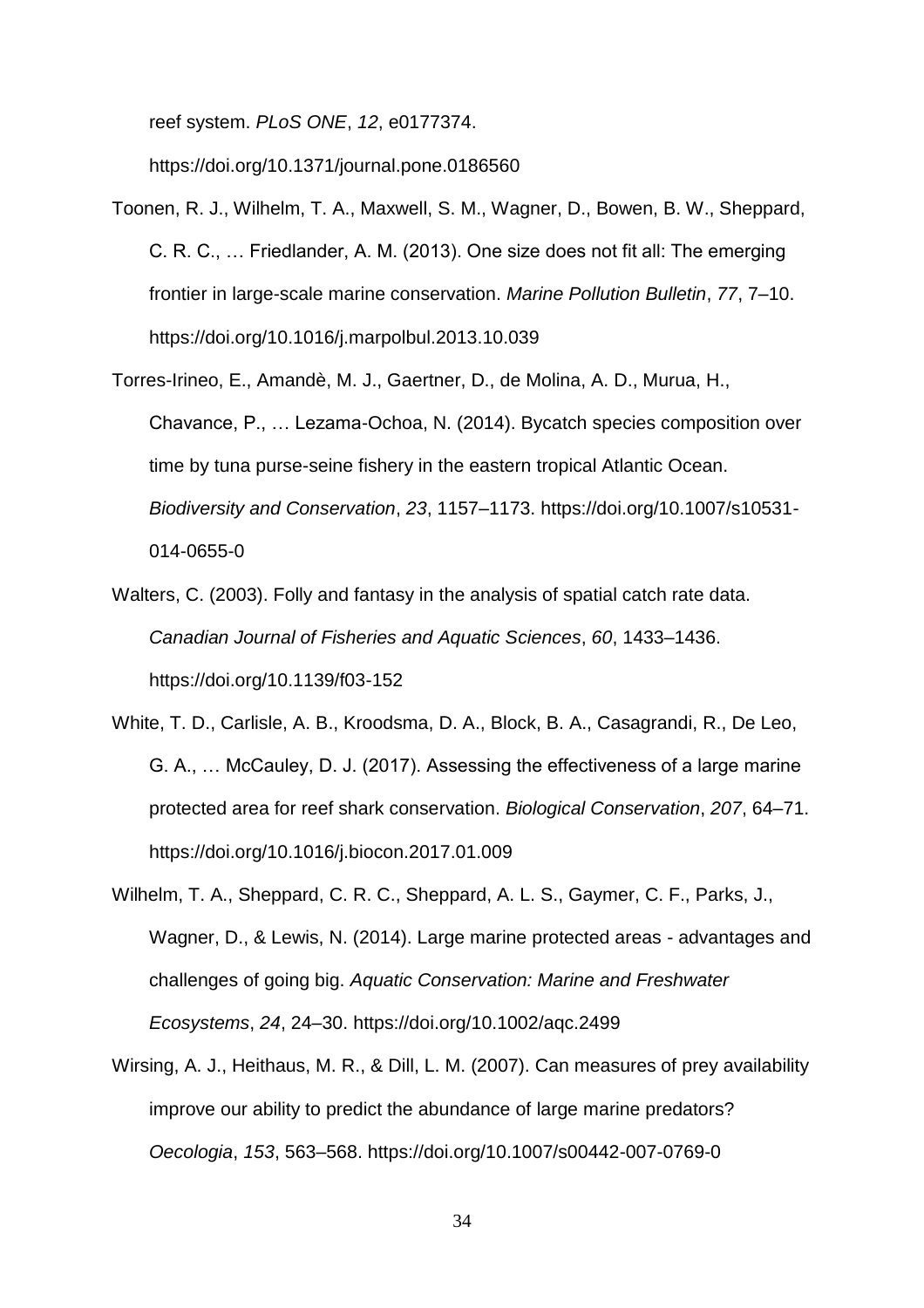- Wood, S. N. (2006). *Generalized additive models: an introduction with R*. Chapman and Hall/CRC. https://doi.org/10.1111/j.1541-0420.2007.00905\_3.x
- Zagaglia, C. R., Lorenzzetti, J. A., & Stech, J. L. (2004). Remote sensing data and longline catches of yellowfin tuna (*Thunnus albacares*) in the equatorial Atlantic. *Remote Sensing of Environment*, *93*, 267–281. https://doi.org/10.1016/j.rse.2004.07.015

**Table 1.** The estimated degrees of freedom and chi-squared score of terms used in binomial generalised additive models for the presence/absence of skipjack, large yellowfin and small yellowfin tuna. (BATH: depth; Slope: slope of change in depth; UGO: geostrophic eastward sea water velocity; VGO: geostrophic northward sea water velocity; SST: sea surface temperature; TO.50: sea water temperature at 50m; SOS: sea surface salinity; SO.50: sea water salinity at 50m; \*: p<0.05; \*\*: p<0.005; \*\*\*: p<0.001)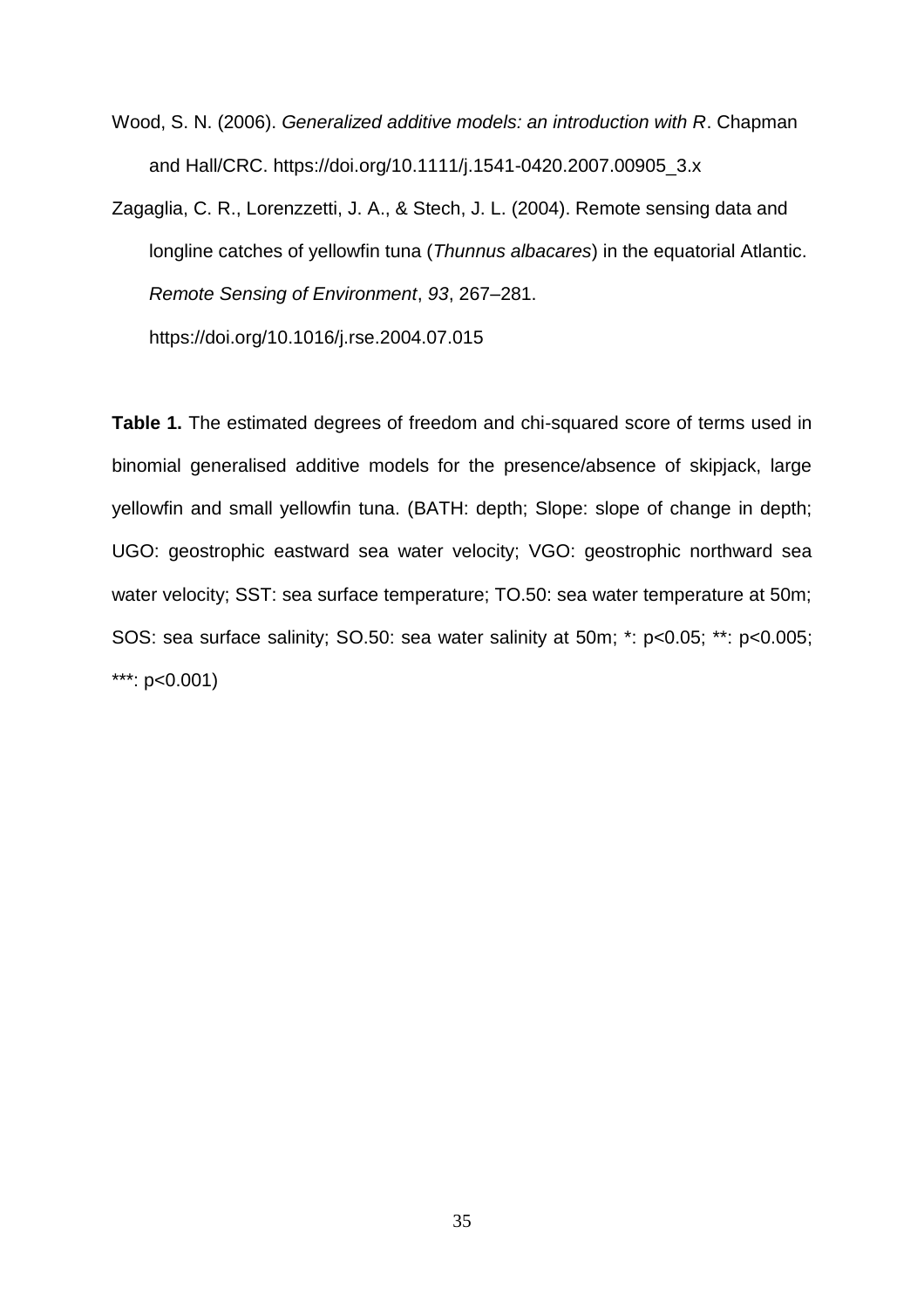|                                     | <b>Skipjack</b> |               | Large yellowfin          |           | <b>Small yellowfin</b> |                |
|-------------------------------------|-----------------|---------------|--------------------------|-----------|------------------------|----------------|
| Adjusted r <sup>2</sup>             | 0.280           |               | 0.235                    |           | 0.108                  |                |
| <b>Deviance</b><br>explained<br>(%) | 24.6            |               | 20.9                     |           | 11.9                   |                |
| <b>Residual d.f</b>                 | 2021.27         |               | 2028.59                  |           | 2043.11                |                |
| n                                   | 2082            |               | 2082                     |           | 2082                   |                |
| Variable                            | d.f             | $\chi^2$      | d.f                      | $\chi^2$  | d.f                    | $\chi^2$       |
| Longitude,<br>latitude              | 38.72           | 154.76***     | 36.88                    | 146.87*** | 28.06                  | 99.09***       |
| Season                              | 2.95            | 102.11***     | 2.88                     | 108.96*** | 2.44                   | 26.85***       |
| <b>Month</b>                        | 2.61            | 38.04***      | 2.30                     | 16.43***  | 0.80                   | 9.99***        |
| <b>BATH</b>                         | 2.76            | 4.93          | $\equiv$                 |           | 0.33                   | 0.751          |
| <b>Slope</b>                        | 2.60            | 3.22          | 2.59                     | 3.83      | $\blacksquare$         | $\blacksquare$ |
| <b>UGO</b>                          | 2.99            | 57.74***      | 3.00                     | 57.88***  | 1.06                   | 13.50***       |
| <b>VGO</b>                          |                 |               | $\overline{a}$           |           | ÷,                     |                |
| <b>SST</b>                          | 2.11            | 8.49**        | $\overline{\phantom{m}}$ |           | ÷,                     |                |
| <b>TO.50</b>                        | $\blacksquare$  | $\frac{1}{2}$ | 0.72                     | $2.52*$   | 2.27                   | 8.78**         |
| SOS                                 | 2.22            | 11.34**       | 2.05                     | $7.69**$  | L.                     |                |
| <b>SO.50</b>                        | 2.78            | $10.15**$     | 2.00                     | $5.64*$   | 2.93                   | 24.10***       |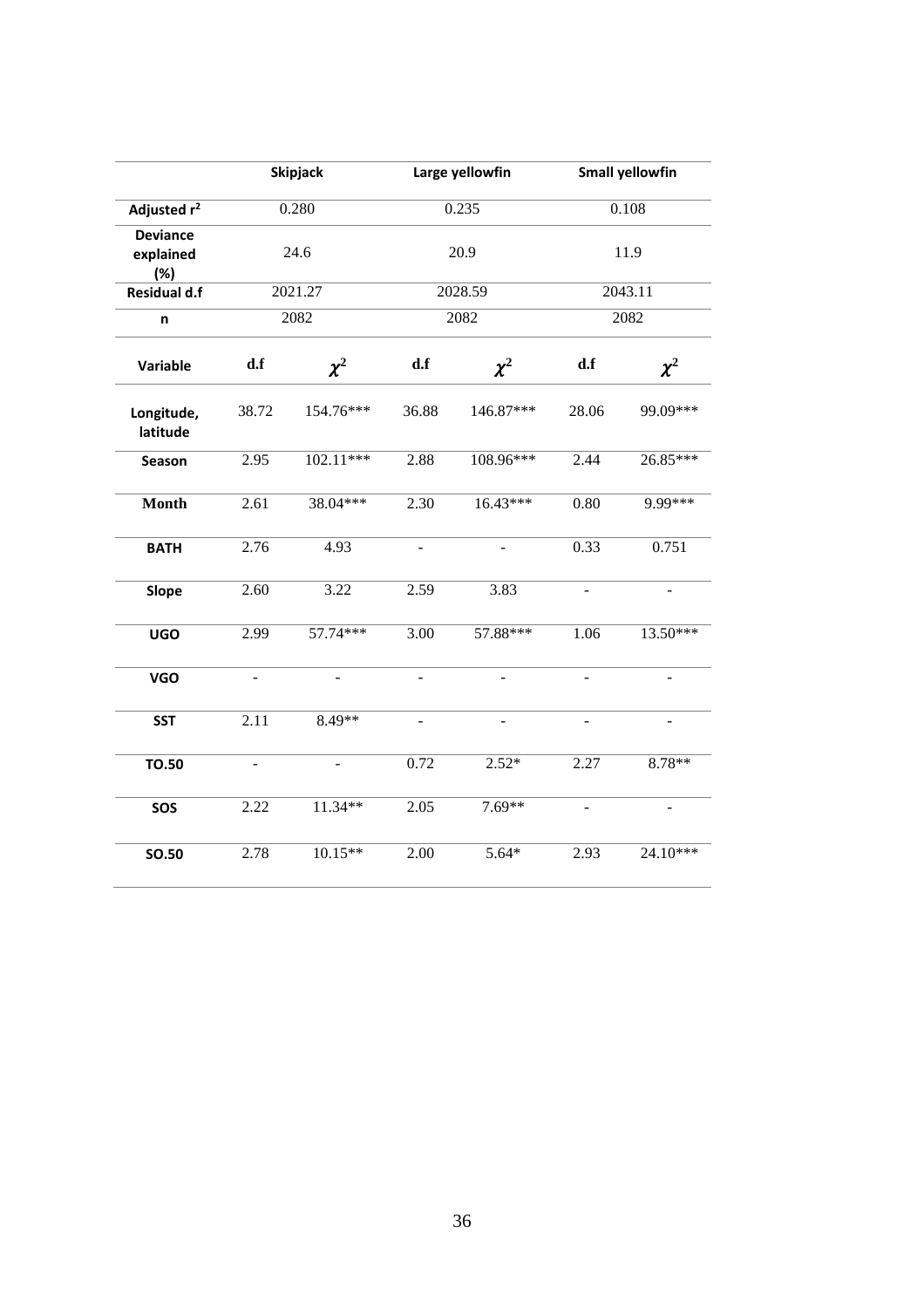**Table 2.** The estimated degrees of freedom and F score of terms used in lognormal generalised additive model for the abundance of skipjack, large yellowfin and small yellowfin tuna. (BATH: Bathymetry; Slope: slope of change in bathymetry; UGO: geostrophic eastward sea water velocity; VGO: geostrophic northward sea water velocity; SST: sea surface temperature; TO.50: sea water temperature at 50m; SOS: sea surface salinity; SO.50: sea water salinity at 50m; \*: p<0.05; \*\*\*: p<0.005; \*\*\*: p<0.001)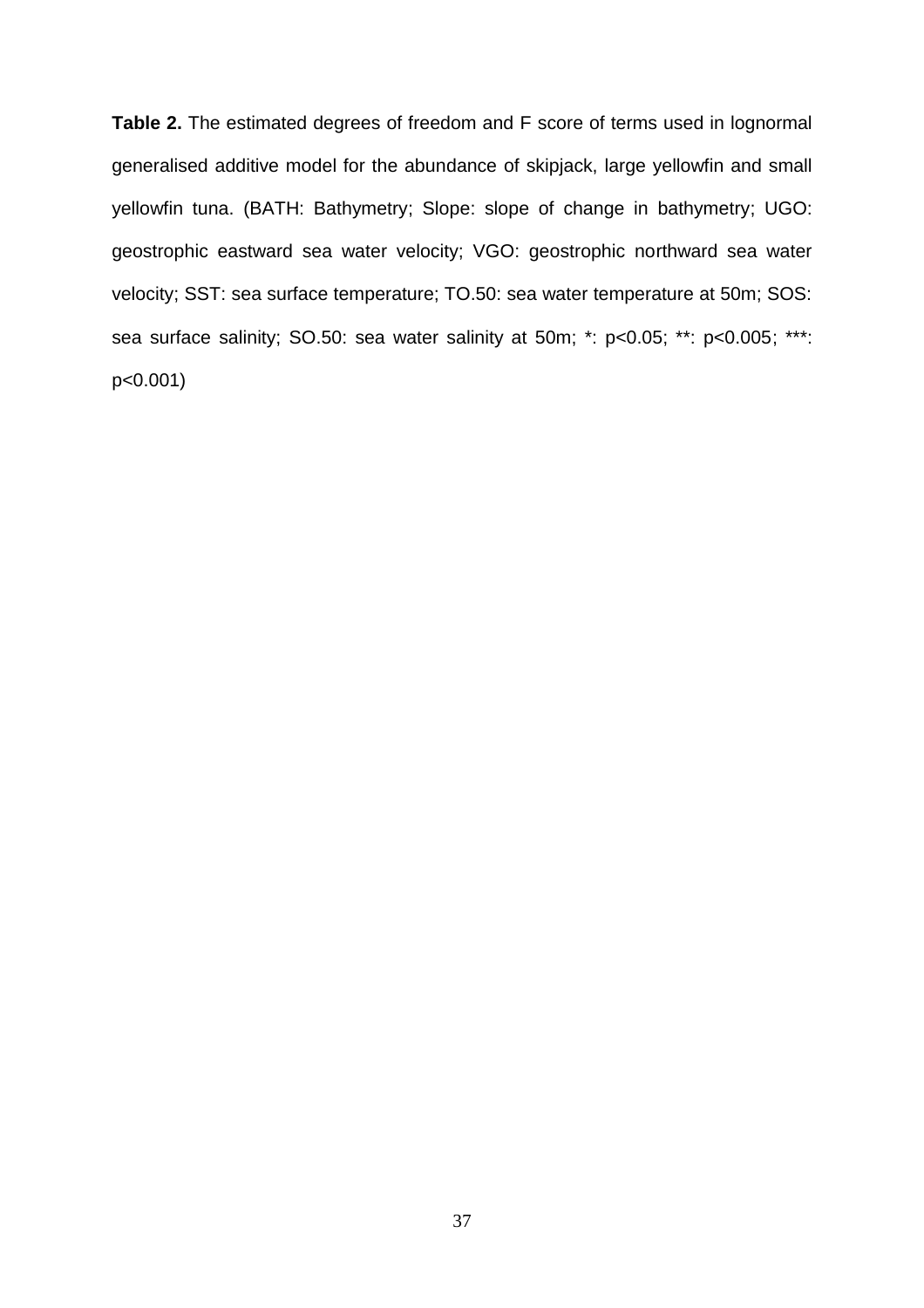|                                     | <b>Skipjack</b>          |                          | Large yellowfin          |                | <b>Small yellowfin</b>   |                          |
|-------------------------------------|--------------------------|--------------------------|--------------------------|----------------|--------------------------|--------------------------|
| Adjusted r <sup>2</sup>             | 0.060                    |                          | 0.104                    |                | 0.089                    |                          |
| <b>Deviance</b><br>explained<br>(%) | 7.22                     |                          | 12.7                     |                | 11.7                     |                          |
| Residual d.f                        | 915.12                   |                          | 1224.79                  |                | 389.26                   |                          |
| n                                   | 928                      |                          | 1257                     |                | 403                      |                          |
| Variable                            | d.f                      | F                        | d.f                      | F              | d.f                      | F                        |
| Longitude,<br>latitude              |                          |                          | 17.8                     | $0.475***$     |                          |                          |
| Season                              | 2.76                     | $3.92**$                 | 2.71                     | $3.59**$       | 1.87                     | $1.84*$                  |
| Month                               | 1.00                     | 5.66***                  | 2.45                     | 12.78***       | $\overline{\phantom{a}}$ | $\overline{\phantom{a}}$ |
| <b>BATH</b>                         | 2.80                     | $4.01**$                 | $\overline{\phantom{a}}$ | $\blacksquare$ | 1.95                     | 1.55                     |
| Slope                               | 0.73                     | $1.14*$                  | 1.28                     | 1.01           | $\overline{\phantom{0}}$ | $\overline{a}$           |
| <b>UGO</b>                          | 1.01                     | 4.66***                  | 1.66                     | $1.51*$        | $\overline{\phantom{a}}$ | $\overline{\phantom{a}}$ |
| <b>VGO</b>                          | 1.50                     | $7.82***$                | 2.79                     | $5.07***$      | 0.64                     | $1.00*$                  |
| <b>SST</b>                          | $\overline{\phantom{a}}$ | $\overline{\phantom{a}}$ | 1.61                     | 0.55           | 2.45                     | 2.09                     |
| <b>TO.50</b>                        |                          |                          | 0.88                     | $2.38**$       | 1.54                     | 0.70                     |
| SOS                                 | 2.09                     | $5.22***$                | $\blacksquare$           | $\frac{1}{2}$  | 1.93                     | $2.27*$                  |
| <b>SO.50</b>                        | $\overline{\phantom{a}}$ | $\overline{a}$           | $\overline{\phantom{0}}$ |                | 2.37                     | $2.77*$                  |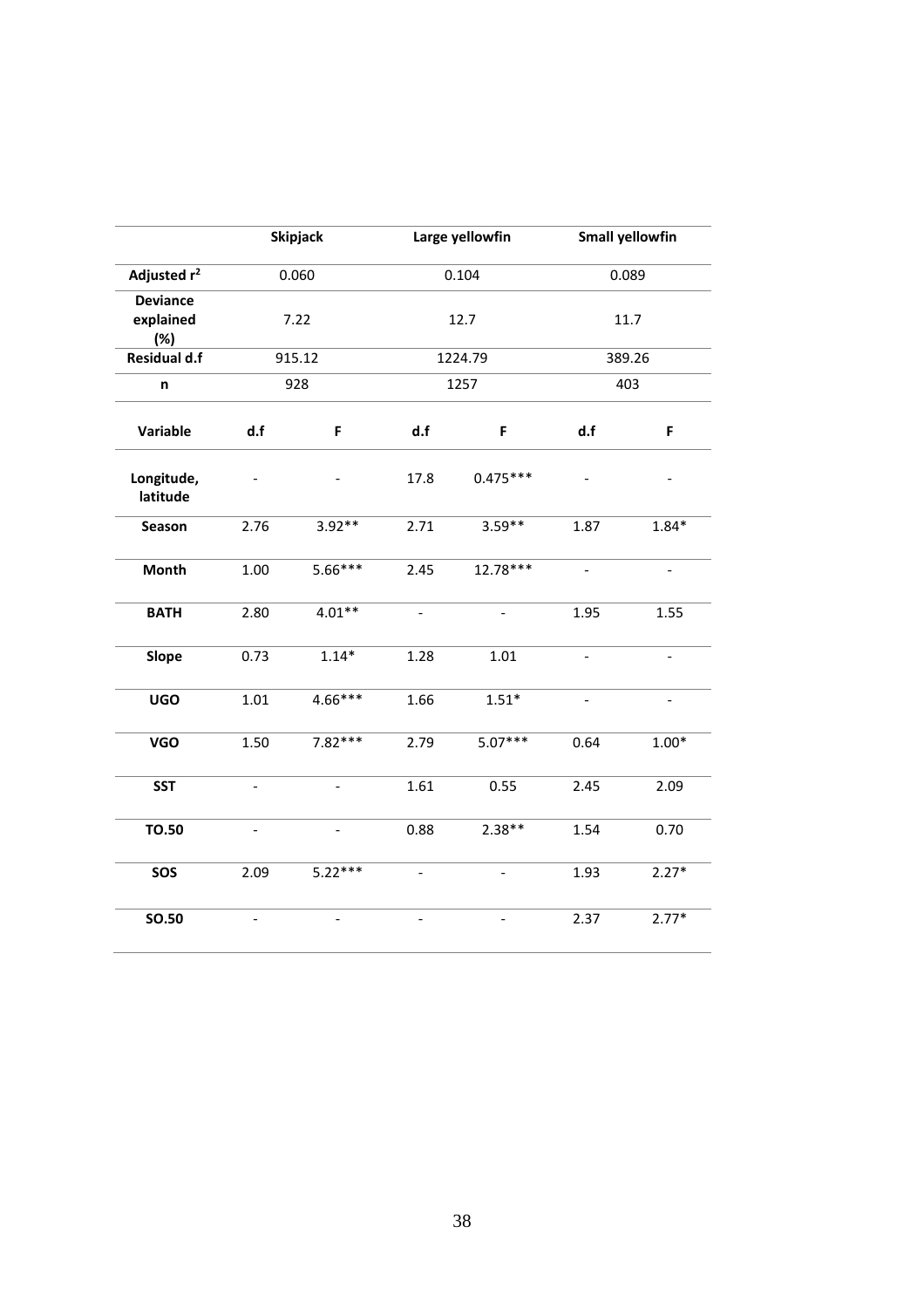#### **FIGURE LEGENDS**

**Figure 1** The location of the British Indian Ocean Territory (BIOT). The shaded polygon represents the 640,000km<sup>2</sup> BIOT Marine Protected Area, atolls are shown in the insert with the grey outlines indicating underwater features.

**Figure 2** Two-dimensional kernel density showing the overall frequency of purse seine fishing sets in the British Indian Ocean Territory (black polygon) and surrounding waters.

**Figure 3** Partial plots showing the response of significant environmental variables on the binomial presence/absence generalised additive models of free-schooling skipjack, large yellowfin and small yellowfin tuna. Plots show the smooth fit of each significant variable (95% confidence intervals in dashed lines) with the y-axis representing the smooth's contribution to the model on the scale of the linear predictor with the degrees of freedom of that variable in the y-axis label. The "rug" above the x-axis shows the distribution of the observed values.

**Figure 4** Partial plots showing the response of significant environmental variables on the lognormal generalised additive models for the abundance skipjack, large yellowfin and small yellowfin tuna. Plots show the smooth fit of each significant variable (95% confidence intervals in dashed lines), the y-axis representing the smooth's contribution to the model on the scale of the linear predictor with the degrees of freedom of that variable in the y-axis label. The "rug" above the x-axis shows the distribution of the observed values.